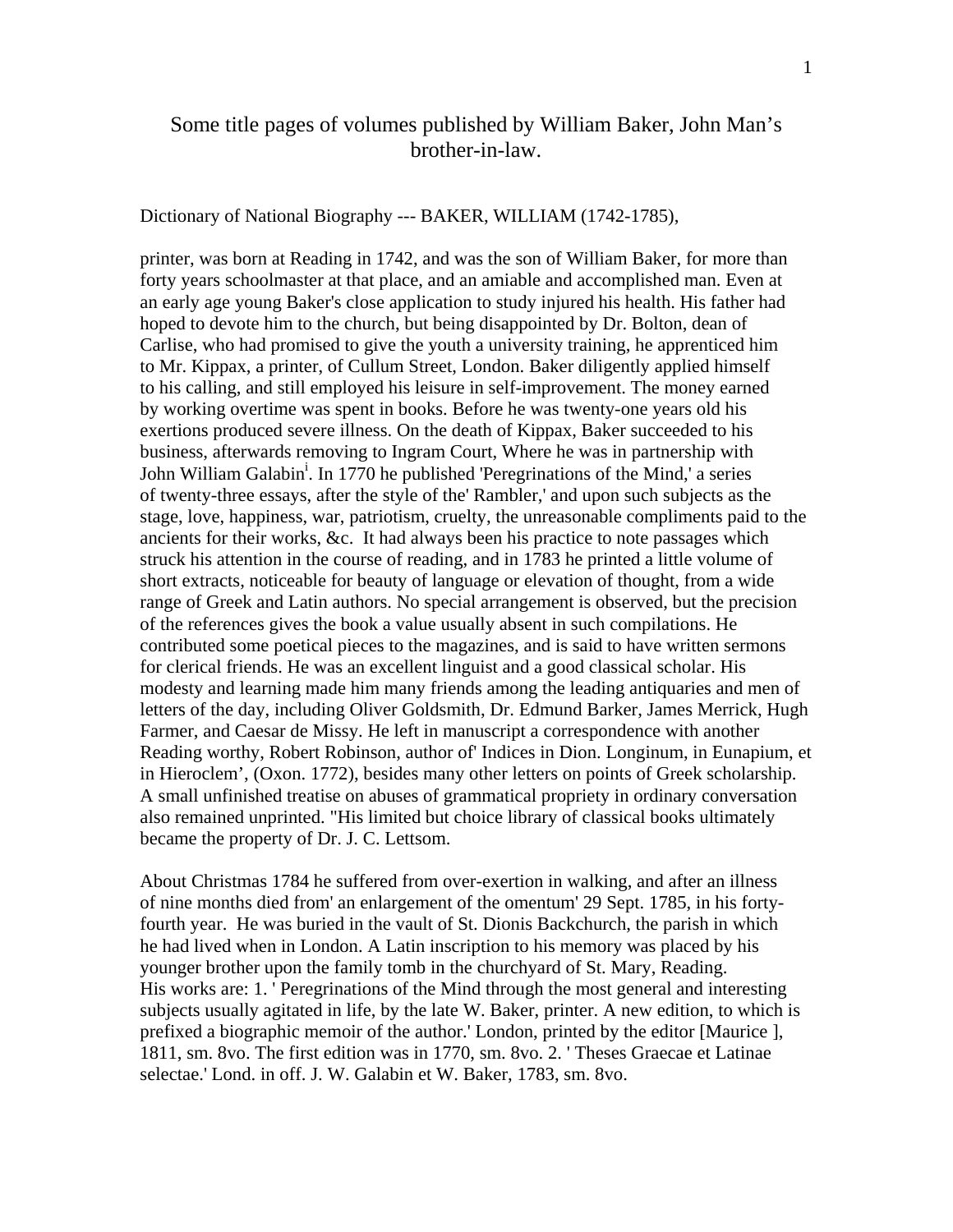[An anonymous biography by a friend first appeared in the Encyclopedia Londinensis (1810 ) reprinted on a single 4to leaf as. Original Aecdotes of W. :Baker. (n.d.). and reproduced in C. Coates's Hist. of Reading, 1802; Chalmers's Biog. Dict., and the memoir prefixed to the 1811 ed. of the Peregrinations; see also Nichols's Illustrations, ii. 666, viii. 498, 609, and his Lit. Anecdotes, iii. 716-6.]

The following entry has been located in *The British book trades 1710-1777: an index of masters and apprentices Masters: K* based on the Inland Revenue Directory. The date is given in year, month, and day. IR= Volume and folio of Inland Revenue record group. McK = Reference in D. F. McKenzie's *Stationer's Company apprentices 1701 to 1800.* Premium is in pounds, shillings and pence

**Kippax, Joseph,** LONDON, Citizen & Stationer. 1758 12 05: IR/1/22/147 (McK 4741) £020/00/00 Baker, William.

**Galabin & Baker.** Printer. Cullum Street 1772 L. (from *The London book trades 1775- 1800)*

Baker, William 1779 S277 419274 £1500 Fenchurch Street (LON) Jergrain Court - Printer With John William Galabin (*The British book trades 1775-1787: an index to insurance policies. the premium paid for insurance in the Sun policy insurance company register*).

The occupants of 1 Ingram Court Fenchurch Street from 1772 -1817

Ingram Court. Fenchurch Street 1772-1785 Galabin & Baker 1786 -1791 Galabin, John William 1792 -1801 Galabin, Henry Louis 1796 -1803 Galabin, Charles Philip 1799 Norris, William Phillips 1801 Geohegan, Thomas 1803 -1809 Galabin, C. & W 1805 -1817 Galabin & Marchant

BAKER, William, printer, Cullum Street 1763; Ingram Court 1772-85,. Trading: as Galabin and Baker 1772-85. B 1742 s. of William B. of Reading, schoolmaster; d. 29 Sept. 1785, bur. in vault of St. Dionis Backchurch. App. Joseph Kippax, printer of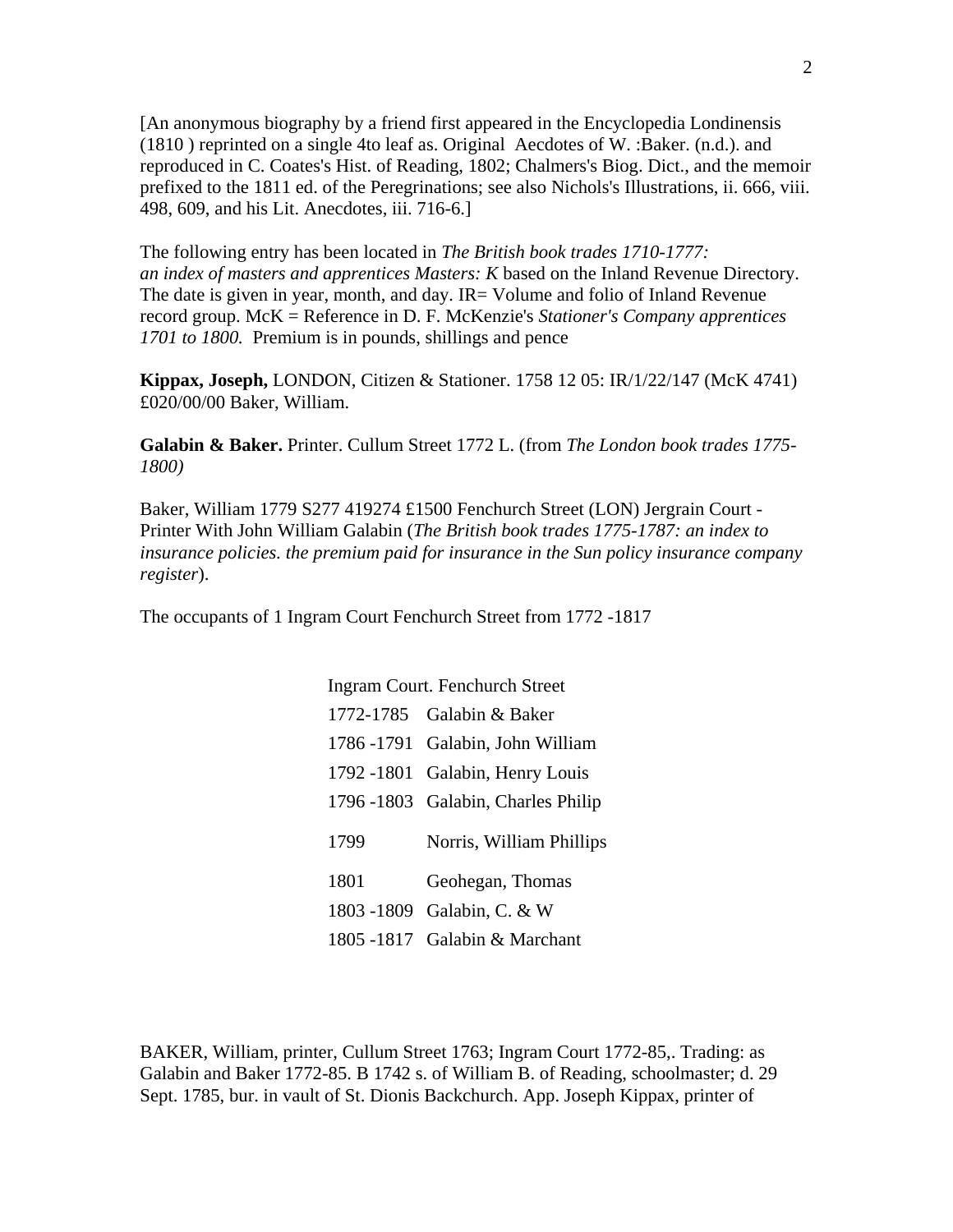Cullum Street 1758 £20, free Sta. Co. 1766, livery 1776, 1767-83 8 apps. 4 premiums 3 at £20, 1 at £100. At first intended for university and while app. his studying endangered his health but he recovered and on Kippax's death he succeeded to his business, removing later to Ingram Court where he had as partner John William Galabin q.v. Skilled in Greek, Latin, French, Italian, some knowledge of Hebrew. Knew and corresponded with many men of letters. Author of two small works and a number of poems. Epitaph on family tomb at St. Mary, Reading. With Galabin publ. music for Robert Horsfield 1772, 1775. City Poll 1781: L. Imprint(s): Kress: (Baker end Galabin) 1779: B216. DNB; Plomer; Nichols iii 715-16; Timperley 757; Humphries and Smith.

GALABIN, John William, printer, Cullum Street 177172; 1, Ingram Court, Fenchurch Street 1772-1817. Trading: alone 1771; as Galabin and Baker 1772L-1785P; alone 1786- 1791; as Henry Louis Galabin 1792-1801; as Charles Philip Galabin, William John Galabin and Thomas Geohegan 1801; as C. and W. Galabin 18031809H; as Galabin and William Marchant 1805-17. S. of John G. of Greenwich, watchmaker; d. 8 Sept. 1824 aged 87. App. Joseph Kippax 1753; livery Sta. Co. 1776, 1767-95, 19 apps., 5 premiums, average £25. Partner of William Baker -q.v. Printed a small number of music books including items for Robert Horsfield 1772, 1775. City Poll 1781: L. Signed compositors' scale 1785. Printed specimen for William Caslon 1785. Bankrupt 8 Oct. 1791, cert. 27 Dec. 1791 divs. 28 Apr. 1792, 17 June 1794. Relinquished printing to become senior bridgemaster of the City of London, listed at Bridge Yard, Tooley Street 1802H. Sons Charles Philip and Henry Louis (d. 7 June 1801) 'promising young printers' succ. their father but predeceased him. 1793-1805 10 apps, 2 premiums £20, £50+. Another son Septimus Barry app. Bernard Hennington cit. and Merchant Taylor 4 May 1796, free 6 July 1803, active as stationer and bookbinder, d. 19 Sept. 1812 in 31st year. William Marchant became partner c 1805, later sole proprietor 1818-30. Firm existed in 1947 as Marchant, Singer and Co. and was controlled by Messrs. Witherby. Howe; Todd; Brown; Humphries and Smith; Ramsden; Berry and Johnson; Nichols iii, 715, viii, 478; Timperley 894.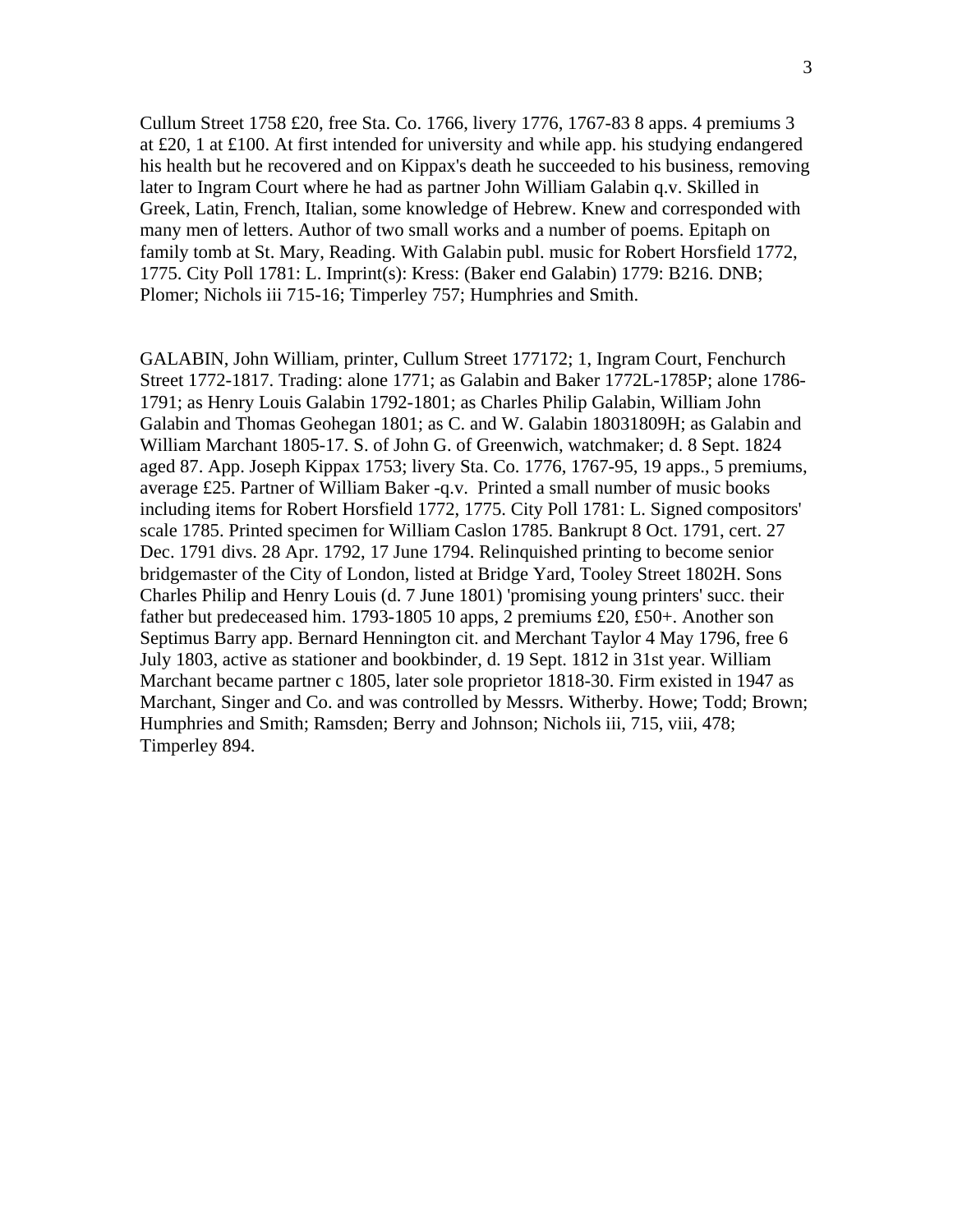

In the YEARS 1771 and 1772.

**ೊ**ಯೊಯೊಯೊಯೊಯೊಯೊಯೊಯೊಲ್ಡಿಕ್ಗೆ ಸ್ಪ್ರೀಟ್ಗೆ ಸ್ಪ್ರೀಟ್ ಕ್ರಿಯೊಯೊಯೊಯೊಯೊಯೊಯೊಯೊಯೊಯೊ



#### $L$   $O$   $N$   $D$   $O$   $N$  :

Printed by BAKER and GALABIN, INGRAM-COURT, FENCHURCH-STREET.

#### M.DCC.LXXVIII.

- 89

Title: Juvenile poems, written in the years 1771 and 1772. Published: London : printed by Baker and Galabin, 1778. Physical Details: 39,[1]p. ; 8°.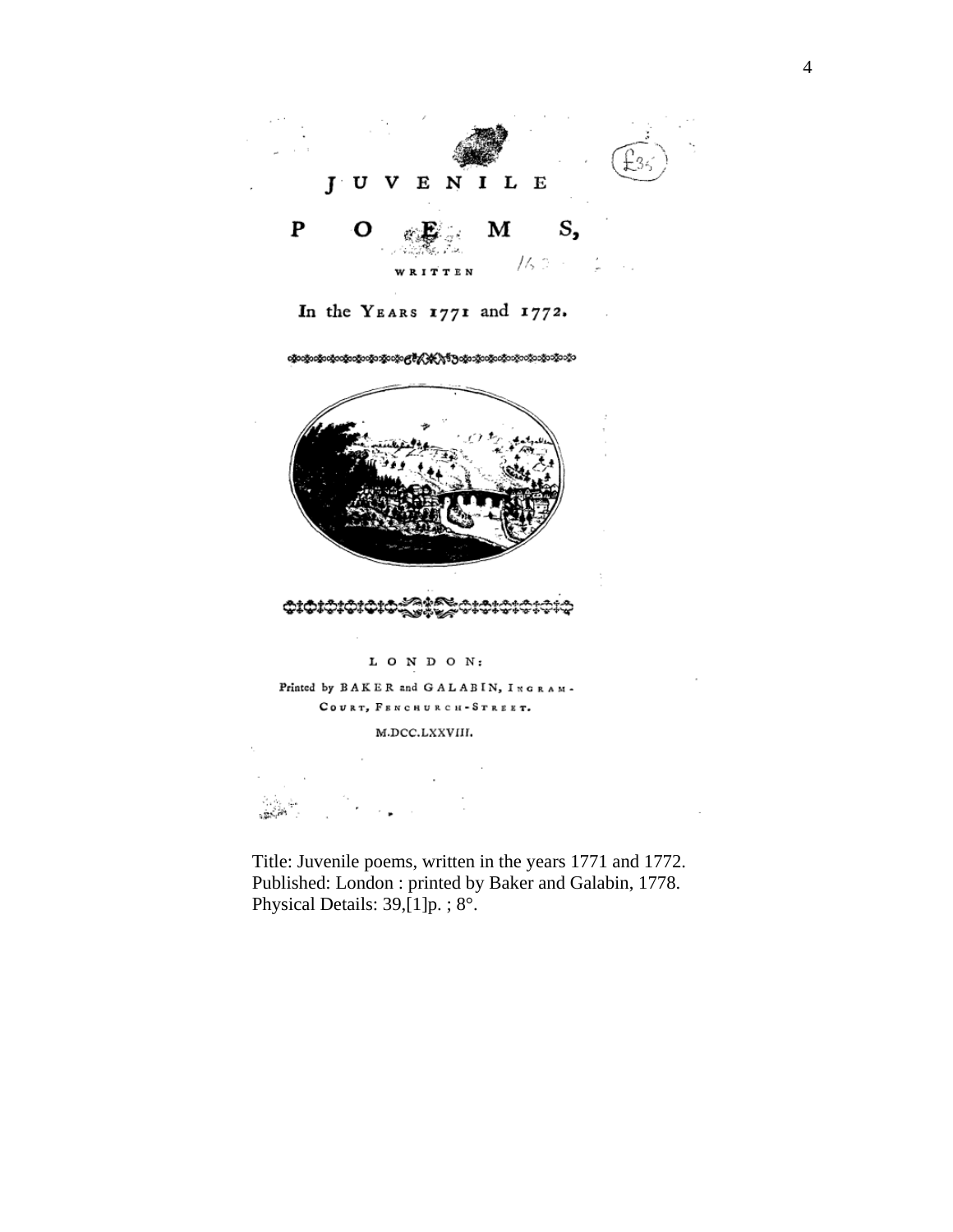## ORIGINAL PIECES,

M. Wallen

#### CONCERNING THE

### PRESENT SITUATION

#### OF THE

## PROTESTANTS and GREEKS in POLAND.

#### Wherein are contained,

The Explanation of their Rights publifhed by the Court of Ruffia: The Articles of the Peace of Oliva: The Confederacies of the Diffidents. and the Declarations of the Proteftant Courts in their Favour: The Speeches of the Bifhop of Cracovia and the Pope's Nuncio: The Conflitutions of the Diet of 1766 : And the Articles of the College of the Bifhops allowed to the Diffidents, &c. &c. &c.

Tranflated from the Originals.

#### LONDON:

### Printed by W. BAKER and J. W. GALABIN, in CULLUM-STREET, FENCHURCH-STREET,

### M.DCC.LXVII.

Title: Original pieces, concerning the present situation of the Protestants and Greeks in Poland. ... Translated from the originals. Published: London: printed by W. Baker and J. W. Galabin, 1767. Physical Details:  $[20], 131, [1]p.$ ;  $8^\circ$ .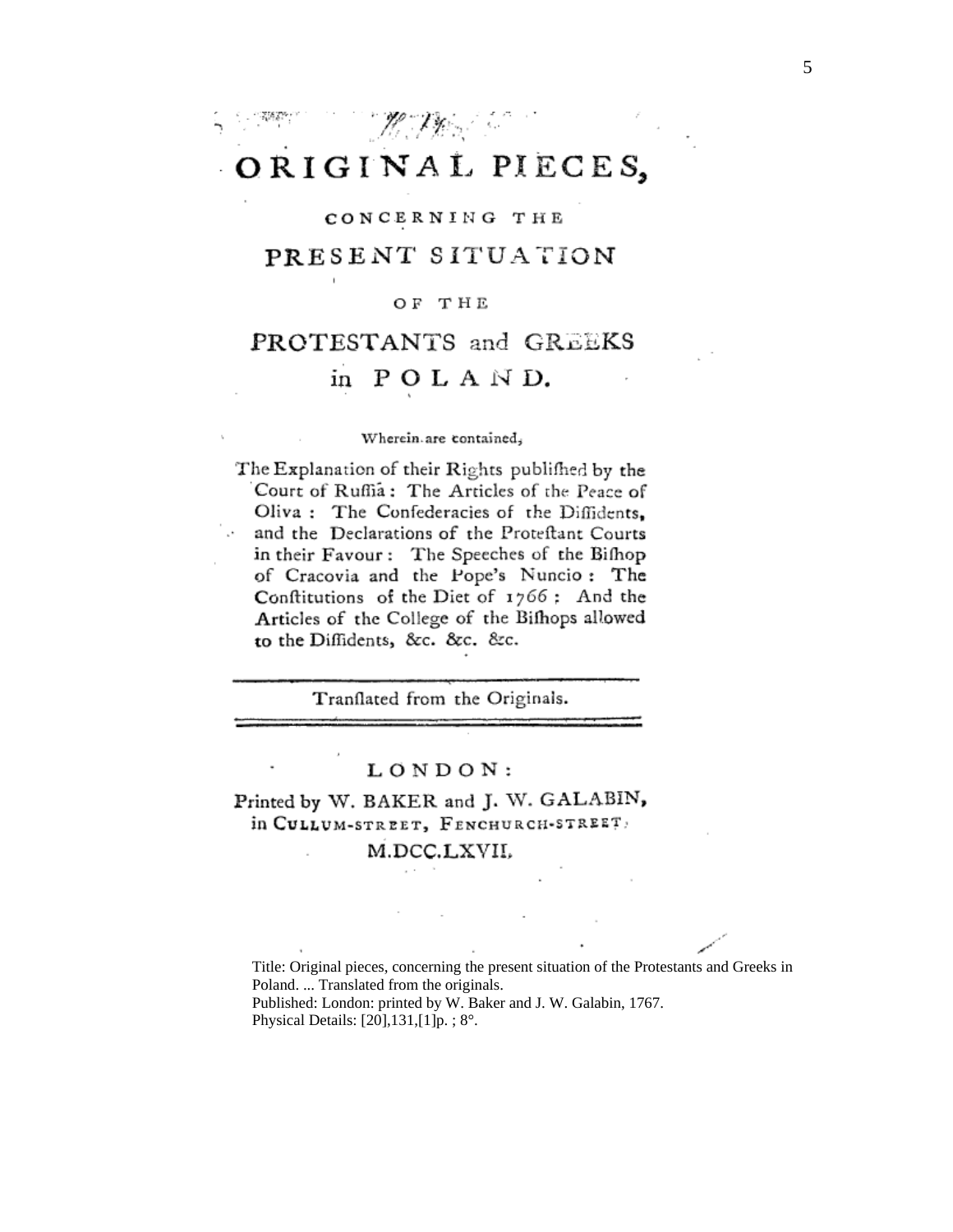VOCAL MUSI Songfter's Companion. CONTAINING A new and choice COLLECTION **OF THE** GREATEST VARIETY 0 F SONGS, CANTATAS, &c. With the MUSIC prefixed to each.

Adapted to the VIOLIN and GERMAN-FLUTE.

Together with an ALPHABETICAL INDEX of the Whole.

LONDON: Printed by BAKER and GALABIN, in CULLUM-STREET, For ROBERT HORSFIELD, Number 5, in STATIONERS-COURT, LUDGATE-STREET. M.DCC.LXXV. PRICE THREE SHILLINGS.

Title: Vocal music: or the songster's companion. Containing a new and choice collection of the greatest variety of songs, cantatas, &c. with the music prefixed to each. Adapted to the violin and German-flute. Together with an alphabetical index of the whole. Published: London : printed by Baker and Galabin, for Robert Horsfield, 1775. Physical Details: [4],283,[1]p. : ill., music ; 12°. Notes: Vertical chain lines. Intended as a companion third volume to the two volume sets of 'Vocal music' published in 1772 and 1775. A fourth volume was later published in [1778?].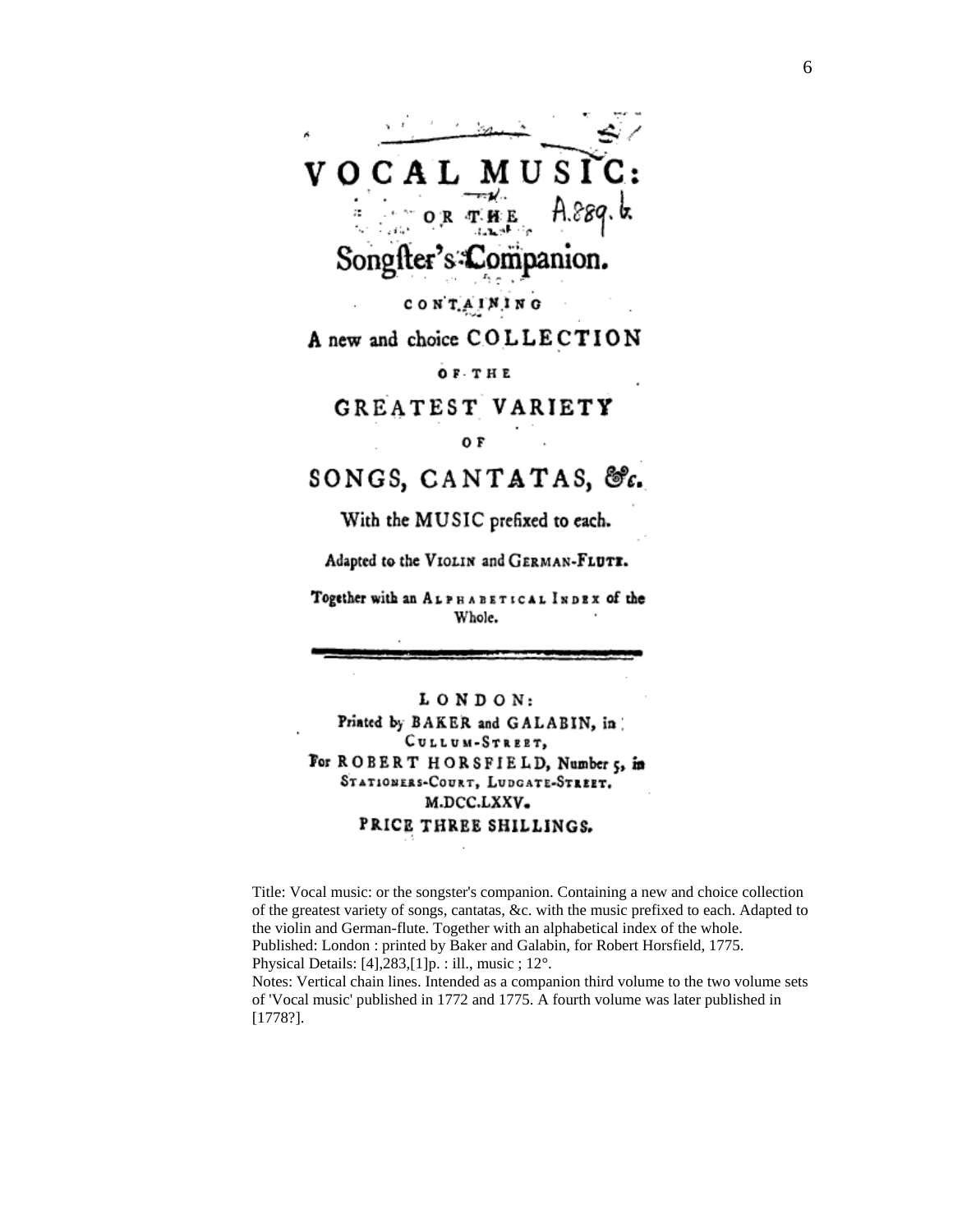$\boldsymbol{7}$ 

## MYSTERES

#### $D$  U

## CHRISTIANISME

#### APPROFONDIS RADICALEMENT.

#### EТ

#### RECONUS

#### PHYSIQUEMENT VRAIS.

- Le Nom de LAVERITE' déclarera fur chaque<br>Feuillet de ce Livre, qu'elle feule en a dicté le conreamet de ce Livre, qu'ene reane en a ditte le contenu à celui qui le met au jour : Il devoit ce Tri-<br>but à fa Gloire. L'Ordre, que demandoit cet Ouv-<br>rage, a nécessité fa division en DEUX PARTIES:<br>Chaque Partie forme un V
- La I<sup>te</sup> dévelope L'HISTOIRE-GE'NE'SIALE DU MONDE; Bafe des faints Livres, qui conflituent
- La 2<sup>de</sup> éclaircit les 3 GRANDS-MYSTERES, ainfi que les 4 EvanciLES DE JE'sus; Bafe de nos<br>7 SACREMENS, de tous nos Dogmes-Théologaux, et de toutes les Cérémonies de nôtre Lei-Nouvelle.

#### PREMIER VOLUME.

#### A LONDRES:

Imprimé par J. G. GALABIN et G. BAKER, dans CULLUM-STREET;

Se vend chez P. ELMSLY, dans le STRAND. MDCCLXXI.

Author: Bébescourt.

i,

y.

Title: Les mysteres du christianisme approfondis radicalement, et reconus physiquement vrais.... Published: Londres : imprimé par J.G. Galabin et G. Baker; se vend chez P. Elmsly, 1771 [London] Physical Details: 2v., plates; 8°.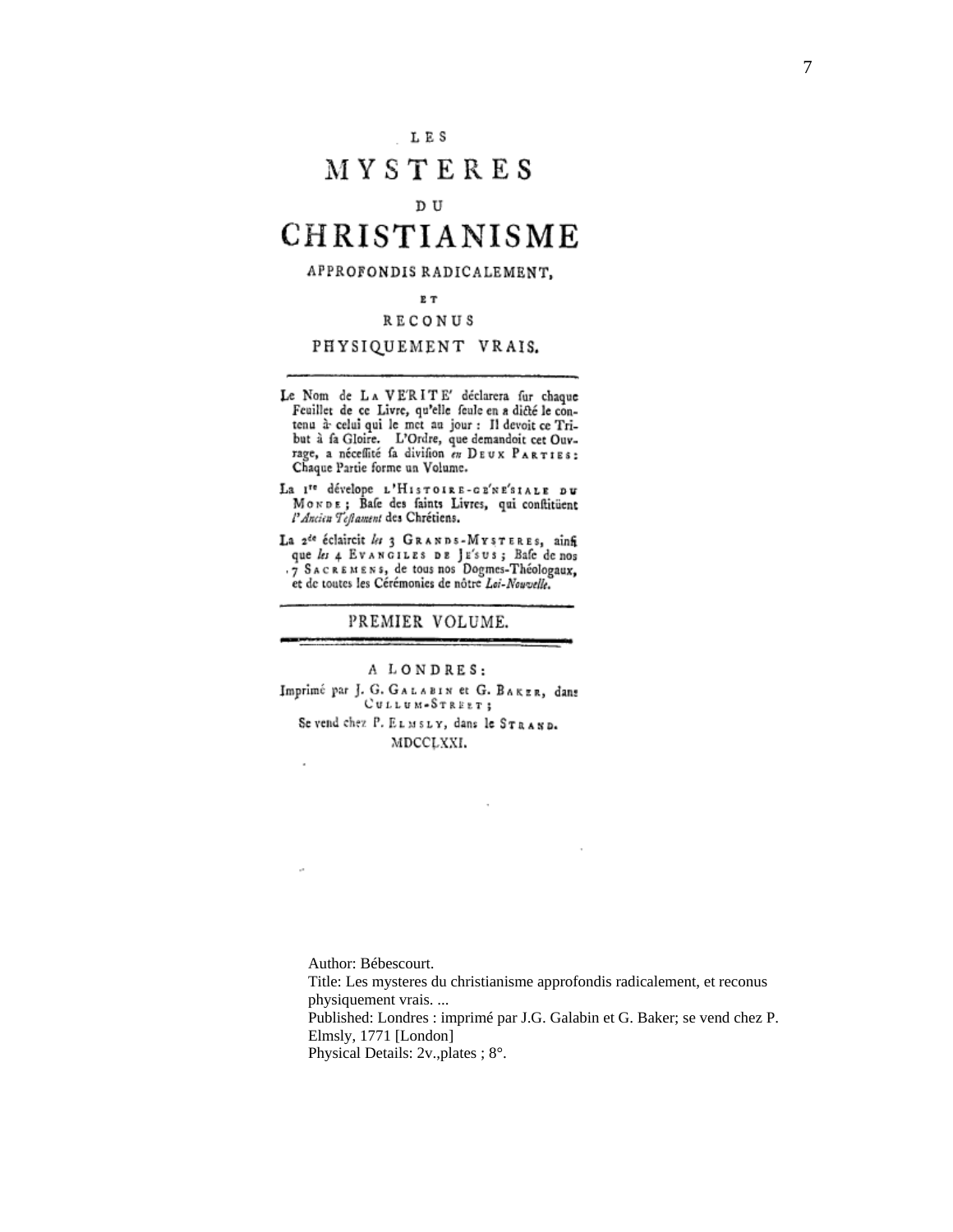$72\sqrt{2}$ J N A L U R  $A \times \tilde{D}$ CERTIFICATES ON THE Fourth Voyage

12 -

### Mr. BLANCHARD.

Who afcended from the

ROYAL MILITARY ACADEMY, AT CHELSEA. The 16th of OCTOBER, 1784, at 9 Minutes paft Twelve o'Clock,

AND WAS ACCOMPANIED, AS FAR AS SUNBURY,

By JOHN SHELDON, Efq. PROFESSOR OF ANATOMY, AND FELLOW OF THE ROYAL SOCIETY;

. And, from Sownuzr, CONTINUED HIS VOYAGE, ALONE, To RUMSEY, IN HAMPSHIRE.

DEDICATED, BY PERMISSION,

To HIS GRACE,

The Duke of Northumberland.

 $\epsilon$  .

LONDON: PRINTED FOR THE AUTHOR, By BAKER and GALABIN, INGRAM-COURT, FENCHURCH-STAERT, And may be had of Meffrs P. ELMSLEY, Strand; R. BALDWIN, Paternofter-row; J. DEBRETT, Piccadilly;<br>R. FAULDER, New Bond-lireet; and W. BABBS, Oxford-fireet. MDCCLXXXIV .

Author: Blanchard, Jean-Pierre, 1753-1809. Title: Journal and certificates on the fourth voyage of Mr. Blanchard, who ascended from the Royal Military Academy, at Chelsea, the 16th of October, 1784, ... Published: London : printed for the author, by Baker and Galabin, and may be had of Messrs P. Elmsley; R. Baldwin; J. Debrett; R. Faulder; and W. Babbs, 1784. Physical Details:  $4,29$ , [1] p. ;  $4^{\circ}$ .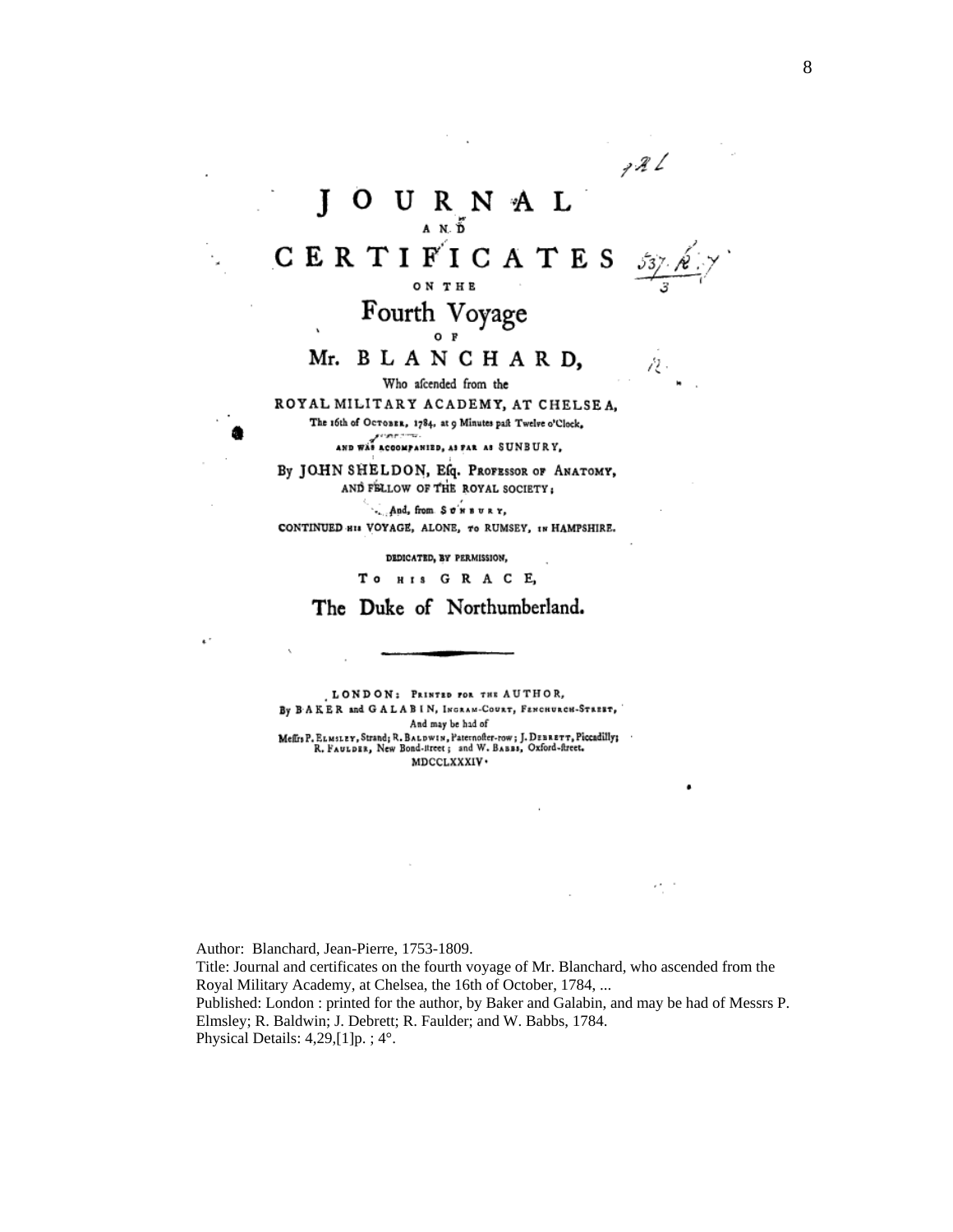### $\frac{1}{2}$  $\bar{\mathbf{r}}$ DESULTORY REFLECTIONS

#### P L I O С Ε.

оw

N Е S S A Y A

W 1 T H

On the Means of PREVENTING CRIMES and AMENDING CRIMINALS.

Α By WILLIAM BLIZARD, F. S. A. Surgeon of the Honourable Artillery-Company, &c.

Prodeffe quàm confpici.

L Q N D O N:

Printed, by BAKER and GALABIN,

For C. DILLY, in the POULTRY.

M.DCC.LXXXV.

Author: Blizard, William, Sir, 1743-1835. Title: Desultory reflections on police: with an essay on the means of preventing crimes and amending criminals. By William Blizard, F.S.A. Surgeon of the Honourable Artillery-Company, &c. Published: London : printed, by Baker and Galabin, for C. Dilly, 1785.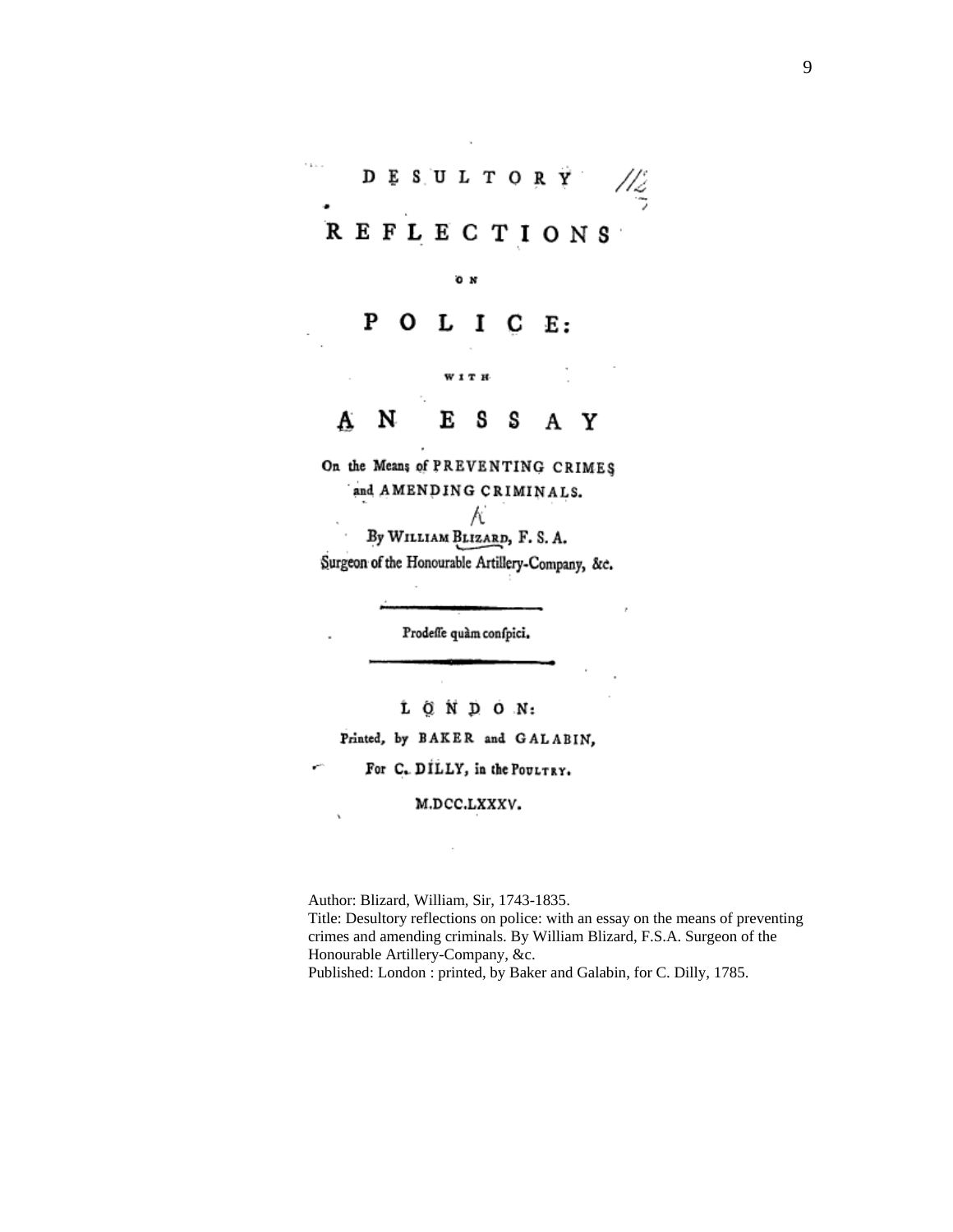

The beft Means of obtaining the Milk,



LONDON: PRINTED DY BAKER AND GALABIN, IN INGRAM-COURT. M.DCC.LXXVII.

Author: Brown, Sarah, fl. 1777-1779. Title: A letter to a lady on the best means of obtaining the milk in order to the suckling of the infant. Published: London : printed by Baker and Galabin, 1777. Physical Details: 23,[1] p., plate ; 8°.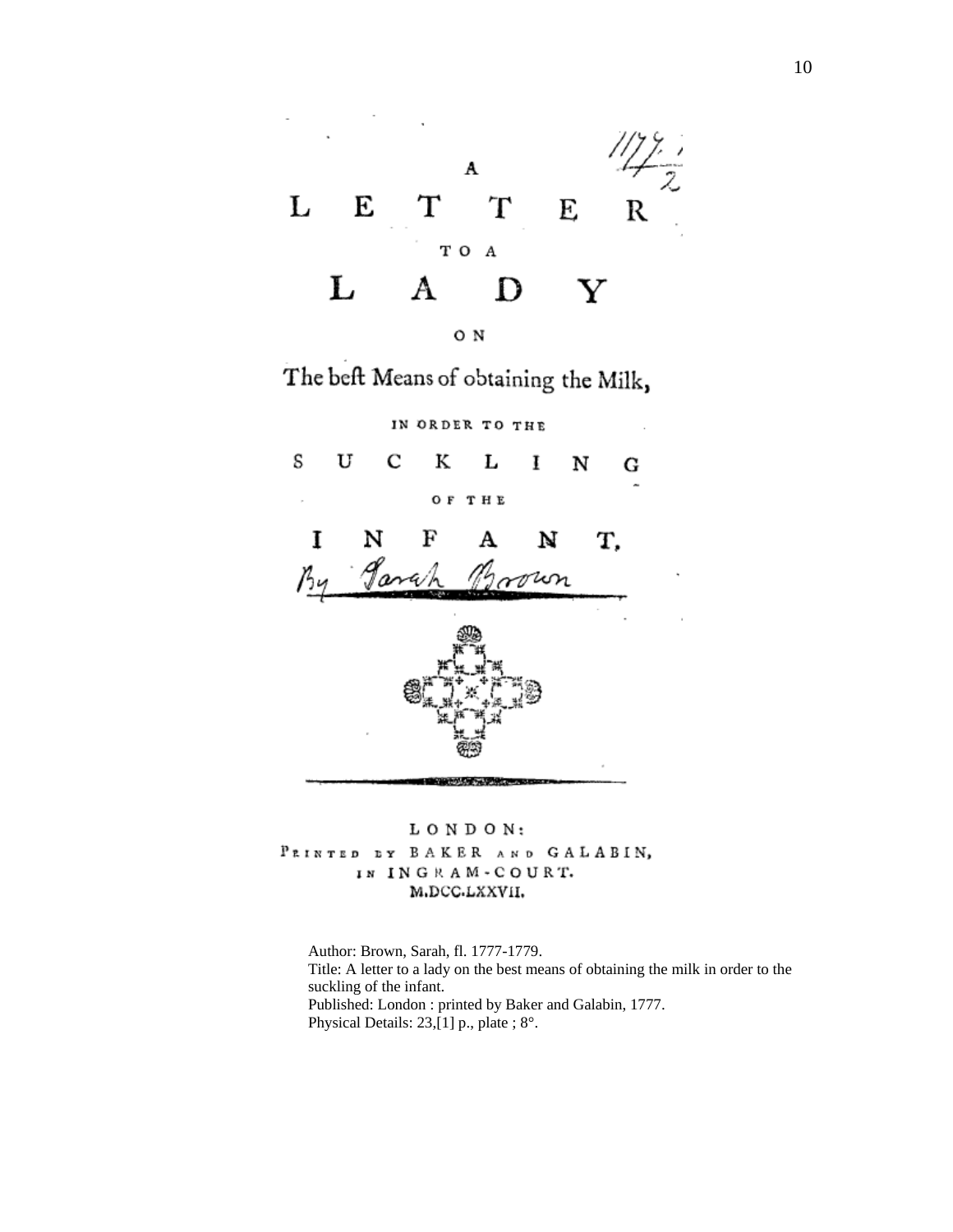$\mathbf{A}$ SPECIMEN OF Printing Types, B Y ΤŌ **William Callon,** HIS MOST EXCELLENT MAJESTY Letter-Founder GEORGE THE THIRD, KING OF GREAT-BRITAIN, FRANCE, AND IRELAND, &c. &c. тo Chís Specímen His Majelty. IS INSCRIBED, WITH ALL HUMILITY, B HIS MAJESTY's London: MOST DUTIFUL PRINTED 'BY AND DEVOTED SERVANT, **GALABIN AND BAKER,** MDCCLXXXV. William Caflon

Author: Caslon, William, 1754-1833. Title: A specimen of printing types, by William Caslon, letter-founder to His Majesty. Published: London : printed by Galabin and Baker, 1785. Physical Details: [68] leaves ; 8°.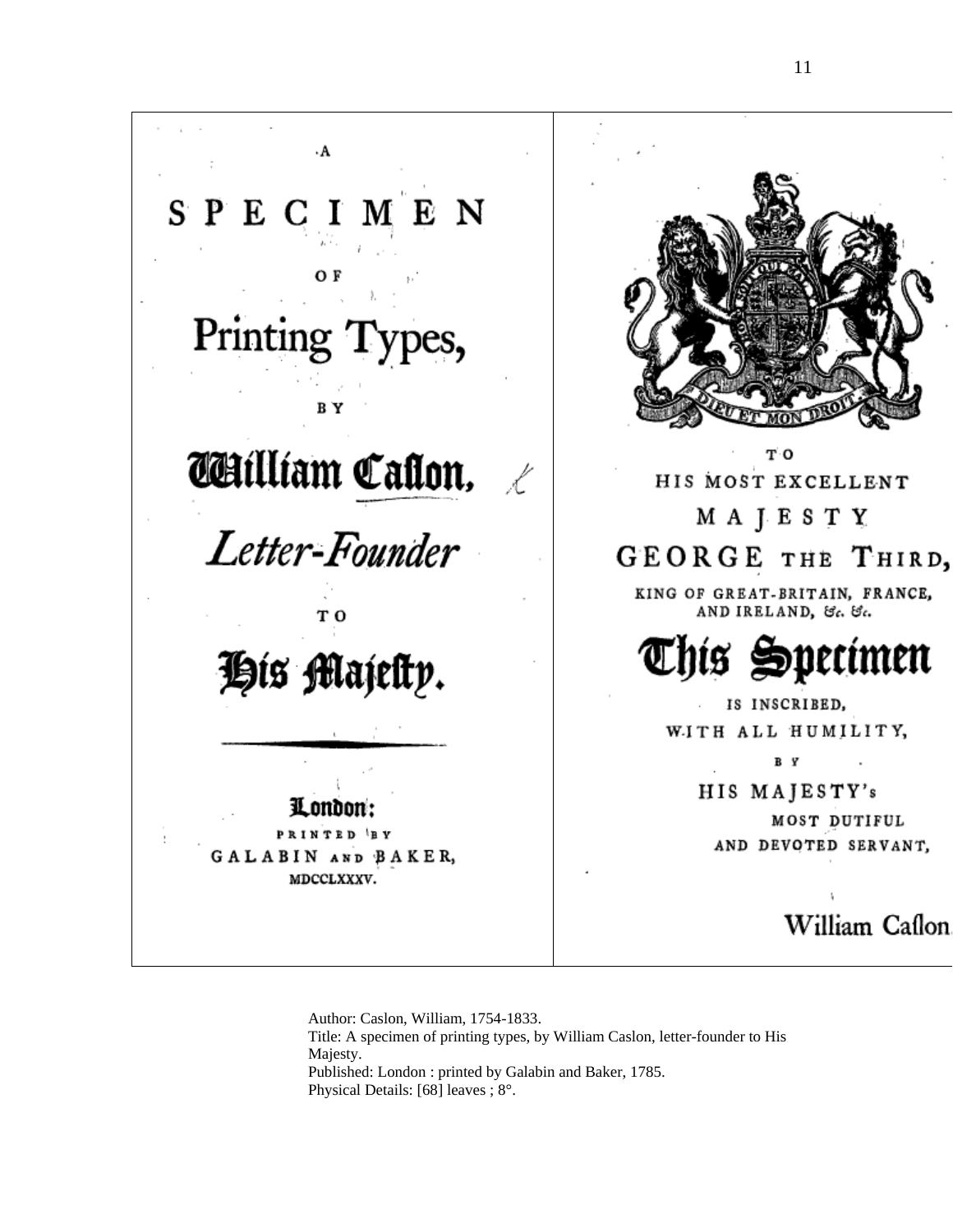

PREACHED ON

St THOMAS's DAY, 1781 and 1782,

Previous to an annual Diftribution of Bread and Meat.

To which are added,

T W O S E R M O N S

O N

PUBLIC WORSHIP.

LONDON:

Printed by BAKER and GALABIN, Ingram-Court.

MDCCLXXXIII.

Author: Country-clergyman.

Title: Advice from a country-clergyman to his parishioners. In two sermons, preached on St. Thomas's day, 1781 and 1782, previous to an annual distribution of bread and meat. To which are added, two sermons on public worship. Published: London: printed by Baker and Galabin, 1783. Physical Details: 72p.; 12°.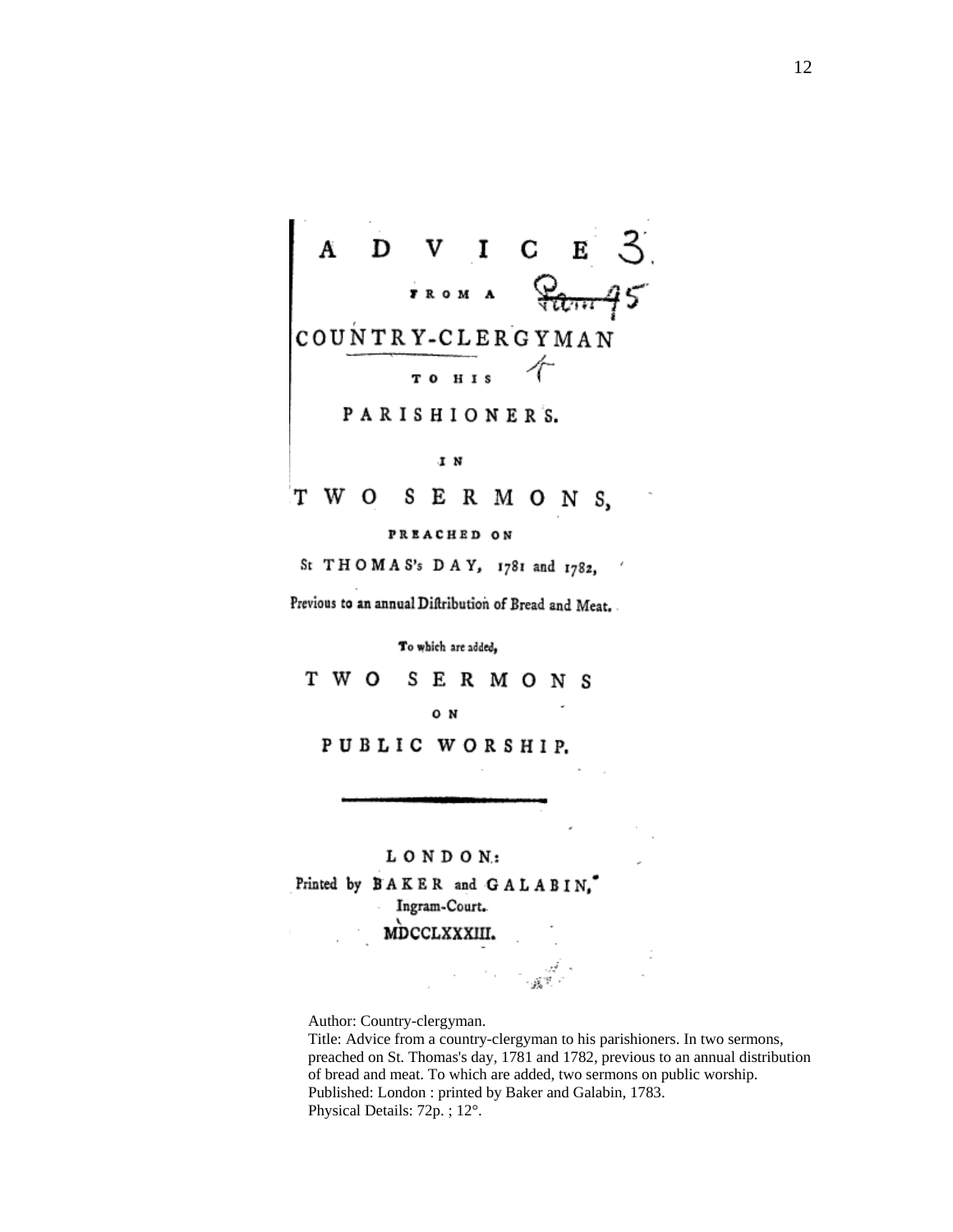# CHARLOTTE:



A

L  ${\bf P}$ Y.  $\mathbf A$ 



#### LONDON:

PRINTED BY BAKER AND GALABIN, IN CULLUM-STREET.

M.DCC.LXXV.

Author: Cullum, Mrs., fl. 1775. Title: Charlotte: or one thousand seven hundred and seventy three. A play. Published: London : printed by Baker and Galabin, 1775. Physical Details: [6], 67, [1] p., plate ; 8°.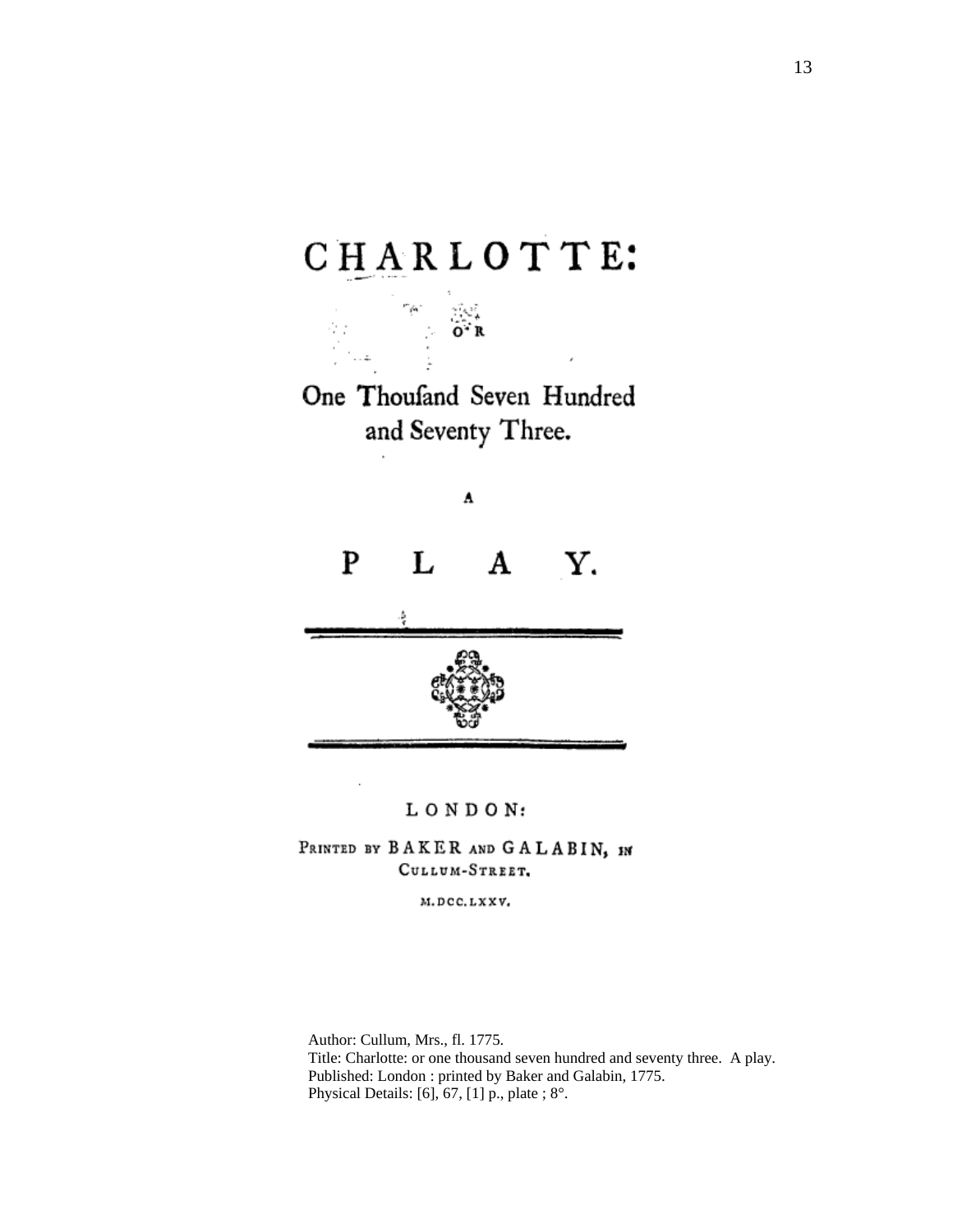#### THE.

## **General Prevalence**

#### OF THE

R S H I P w  $\Omega$ 

 $O F$ 

## HUMAN SPIRITS,

#### IN THE

### ANTIENT HEATHEN NATIONS,

ASSERTED AND PROVED.

 $By$ HUGH FARMER.

They changed the glory of the incorruptible God into an image made like to corruptible MAN. Rom. i. 23.

Quinimo non omnes, quos jam templis habetis veftris, mortalium fuftuliftis ex numero, et cozlo fideribufque donâstis? Arnobius, adv. Gentes, p. 21.

LONDON:

Printed by GALABIN and BAKER,

 $P$  O R

J. BUCKLAND, and G. ROBINSON, in Paternofter Row, and T. CADELL, in the Strand.

#### M.DCC.LXXXIII.

Author: Farmer, Hugh, 1714-1787. Title: The general prevalence of the worship of human spirits, in the antient heathen nations, asserted and proved. By Hugh Farmer. Published: London : printed by Galabin and Baker, for J. Buckland, and G. Robinson, and T. Cadell, 1783. Physical Details:  $1 v, [1], 495, [1]p.$ ;  $8^{\circ}$ .

 $\sim$ 

×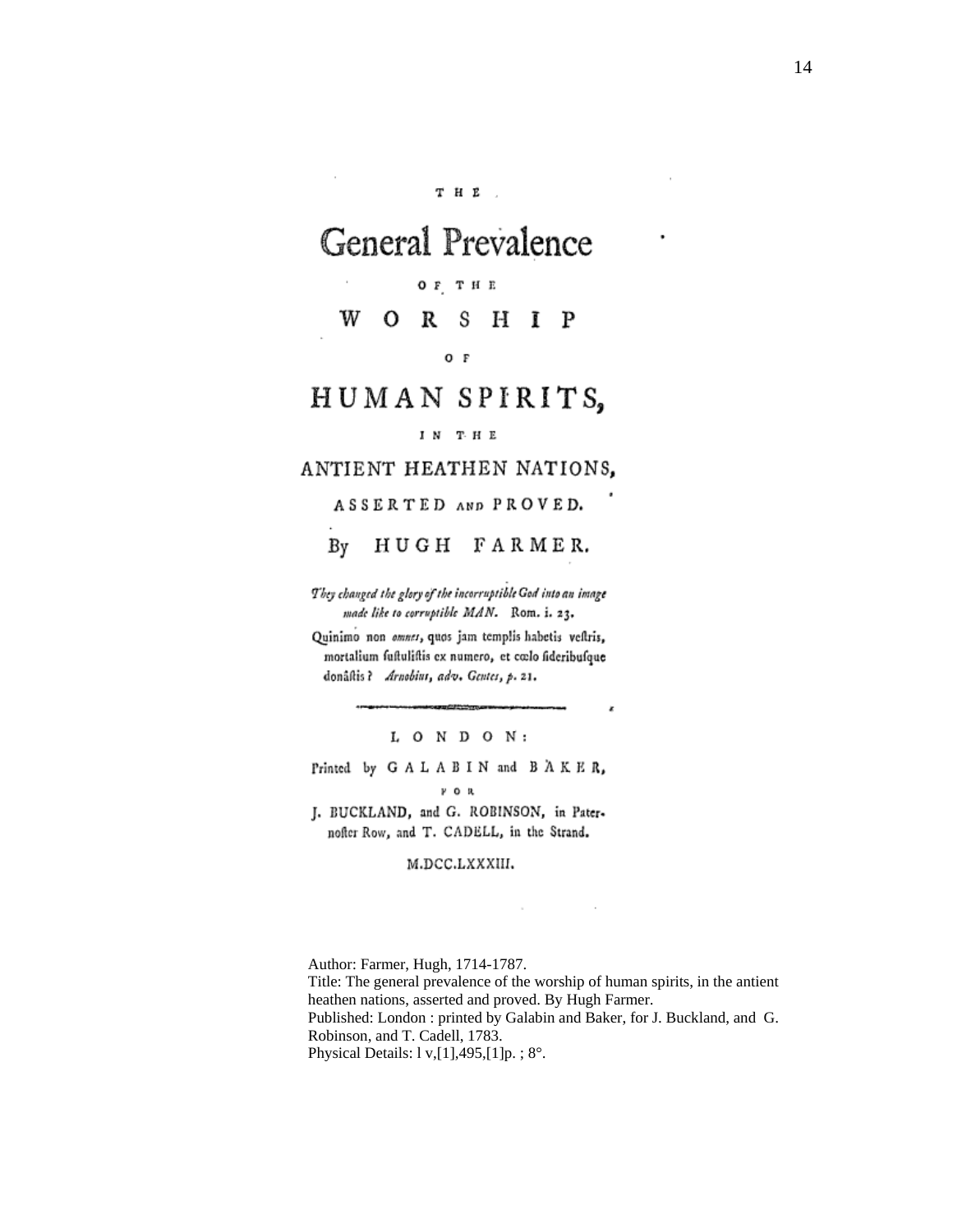#### $\sqrt{\lambda}$  of  $\frac{1}{2}$ 不安の こうこう í, L  $\begin{array}{c} \begin{array}{c} \begin{array}{c} \begin{array}{c} \end{array}\\ \end{array} \end{array} \end{array}$ É T  $\mathbf T$ Е R

TO THE

REV. MR.  $\mathbf{I}$ E B **B**,

WITH RELATION TO HIS

DECLARED SENTIMENTS

**AROUT TEE** 

### **UNLAWFULNESS**

 $\ddot{\phantom{0}}$ 

RELIGIOUS ADDRESSES TO

CHRIST JESUS.

LONDON:

Printed by GALABIN and BAKER, Number 1, INGRAM-COURT, FINCHURCH-STREET. MDCCLXXVIII,

Author: Findlay, Robert, 1721-1814. Title: A letter to the Rev. Mr. Jebb, with relation to his declared sentiments about the unlawfulness of all religious addresses to Christ Jesus. Published: London : printed by Galabin and Baker, 1778. Physical Details: [6], 57, [1] $p$ .; 8°. Notes: Signed at the end: Philalethes (i.e., Robert Findlay).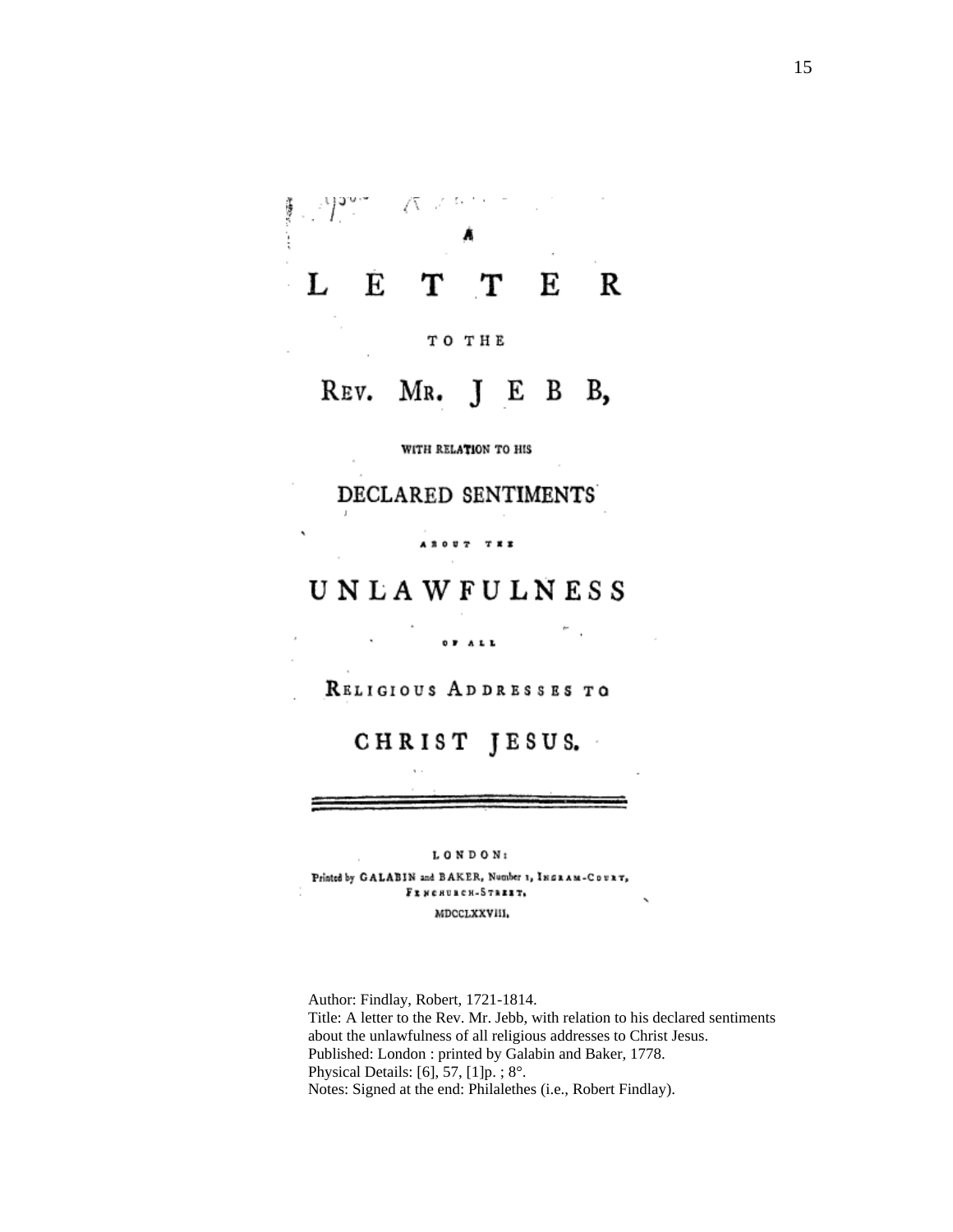#### R E M A R K S

0N

Mr. LINDSEY's Differtation upon praying to CHRIST.

IN WHICH

The Arguments he there propofes, againft the Lawfulnefs of all religious Addreffes to the Lord JEsus, are examined.

WITH AN

A P P E N D I X.

Containing fome Obfervations on the Introduction to a free and ferious Addrefs to Chriftians, lately publifhed.

ALSO

A SECOND LETTER

 $\sim 10^{10}$ 

To the Rev. Mr. JEBB, (now Dr. JEBB,)

Being a Reply to his Letter, which was fubjoined, as a Poftfcript, to Mr. LINDSEY's Differtation. .

LONDON:

Printed by GALABIN and BAKER;

#### AND SOLD BY

S. CROWDER, PATER-NOSTER-ROW; B. WHITE, FLEET-STREET; and H. PAYNE, PALL-MALL, M.DCC,LXXXI,

Author: Findlay, Robert, 1721-1814.

Title: Remarks on Mr. Lindsey's dissertation upon praying to Christ. ... With an appendix, ... Also a second letter to the Rev. Mr. Jebb, ... being a reply to his letter, ...

Published: London : printed by Galabin and Baker; and sold by S. Crowder; B. White; and H. Payne, 1781.

Physical Details: iv, 121,[1],13,[1]p. ; 8°.

Notes: Anonymous. By Robert Findlay.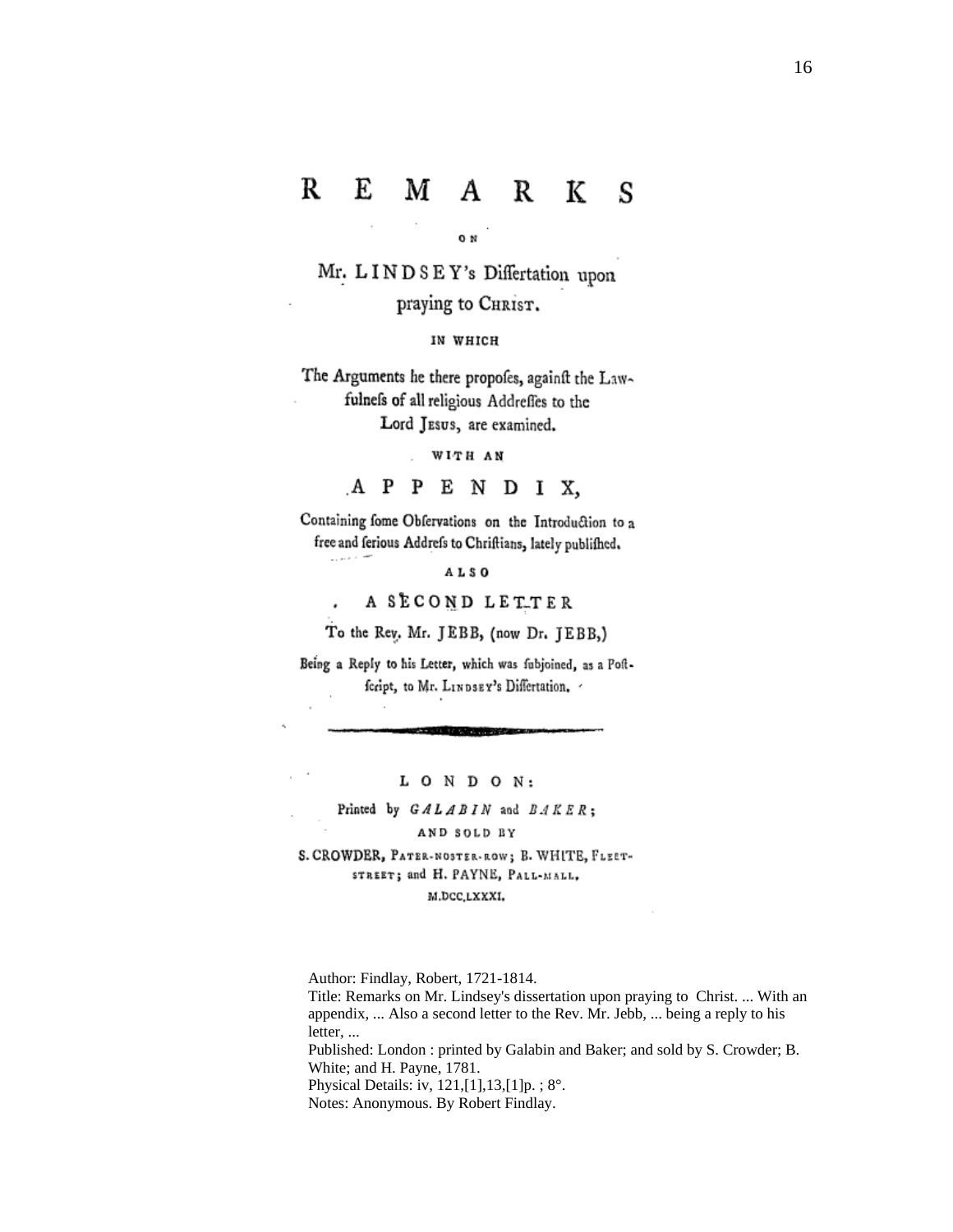# **HISTOIRE** D'ANGLETERRE,

#### E N

### FORME DE LETTRES

#### D'UN

### SEIGNEUR À SON FILS.

Traduite de l'Anglois à l'ufage des Ecoles.

Domestica facta. HOR.  $/2$   $\mathbb{Z}_c$ 

### $V$  O L. I.

A LONDRES: Imprimé par BAKER & GALABIN, dans INGRAM-COURT : Et fe vend Par L'AUTEUR, chez Mr. WAGNEUX, CHURCH-STREET, Sono; & Chez Meffrs. RICHARDSON & URQUHART, près de la Bourfe; Mr. NICOLL, No. 51, ST. PAUL's CRURCH-YARD; Meffrs, BURNET, & ELMSLY, dans Ic STRAND; & Mr. DE LA GRANGE, dans GREEK-STREET, SOHO, M,DCC,LXXVII,

Author: Goldsmith, Oliver, 1728-1774. Title: [History of England, in a series of letters from a nobleman to his son.] French] Histoire d'Angleterre, en forme de lettres d'un seigneur à son fils. Traduite de l'anglois à l'usage des écoles.... Published: Londres : imprimé par Baker & Galabin: et se vend par l'auteur, chez Mr. Wagneux; & chez Messrs. Richardson & Urquhart; Mr. Nicoll; Messrs. Burnet, & Elmsly; & Mr. de la Grange, 1777. [London] Physical Details: 2v.; 12°. Notes: Anonymous. By Oliver Goldsmith. With an errata leaf in vol. 1 and a list of subscribers in vol. 2.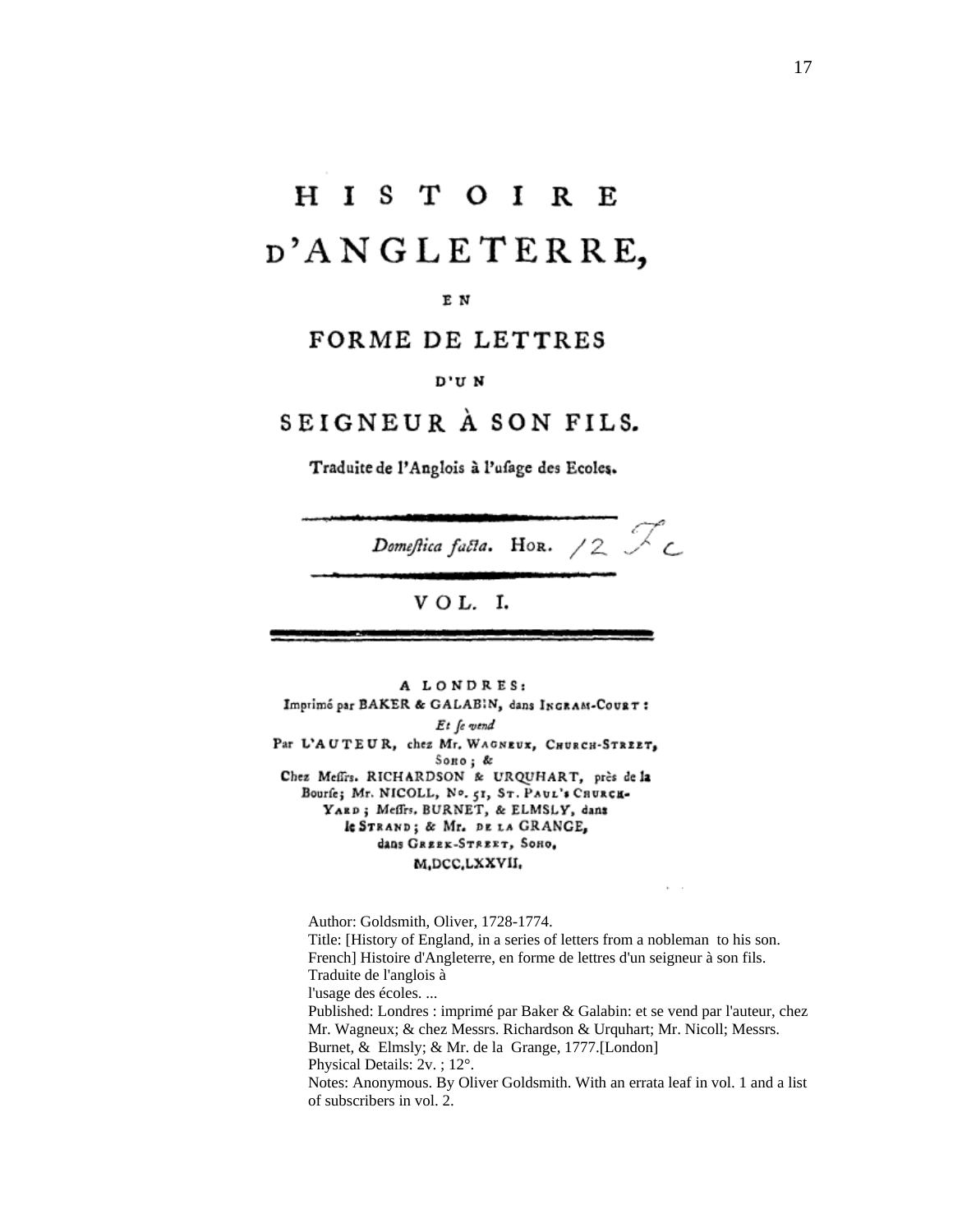#### **REMARKABLE EFFECTS**

THE

Sunn! from fite 0 P

y

## FIXED AIR

In Mortifications of the Extremities **MEDICI** TO WHICH IS ADDED,  $\frac{1}{800}$ 

THE HISTORY OF SOME

WORMICASES.

B Y JOHN HARRISON, Surgeon, Of EPSOM, SURRY.

LONDON: Printed by BAKER and GALABIN, INGRAM-COURT, FENCHURCH-STREET. M.DCC.LXXXV.

[Price ONE SHILLING.]

Author: Harrison, John, fl.1784-1792. Title: The remarkable effects of fixed air in mortifications of the extremities. To which is added, the history some worm-cases. By John Harrison, surgeon, ... Published: London: printed by Baker and Galabin, 1785. Physical Details: [2], 23, [1] p. ; 8°.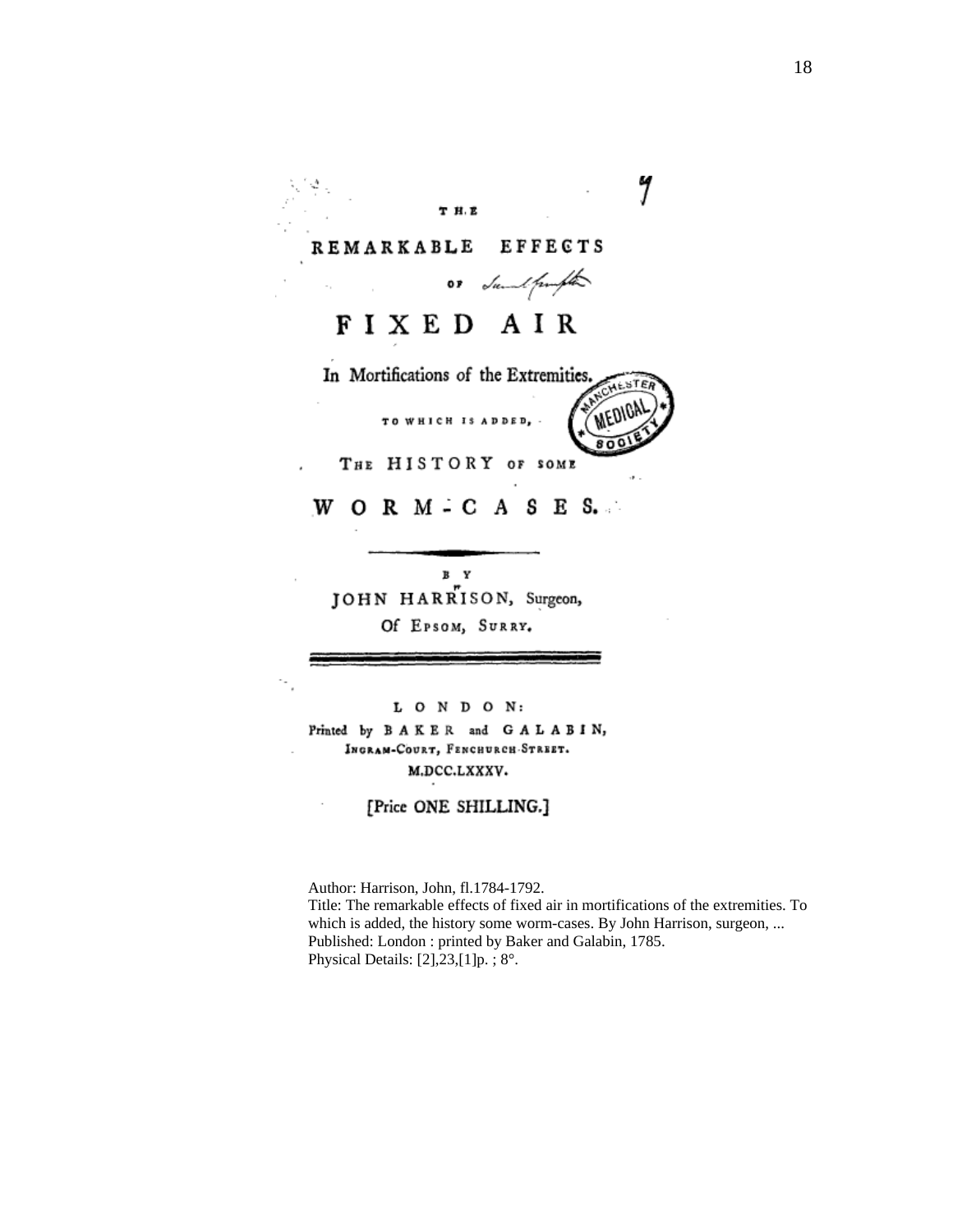## M. VAL. MARTIALIS

## EPIGRAMMATA

### IN XII. LIBROS

#### DIGESTA:

UT UNI, SIC OMNIBUS POETIS,

FACEM PRAEFERENTE

### IACOBO ELPHINSTONIO.



#### LONDINI:

Ex officina GALABIN et BAKER;

Veneunt (5s.) apud WHITE, DILLY, ROBSON, WALTER, ELMSLY, BEW: OXONIAE, apud PRINCE et COOK; CANTABRIGIAE, apud DEIGHTON; EDIMBURGI, apud CREECH et DICKSON.

#### M.DCC.LXXXIII.

Ibidem proftat (aureo, 21s.) MARTIALIS (codem I. E. interprete, et fcholiafte) Anglicanis omnigenis concinnatus verfibus.

Author: Martial.

 $^\ast$ 

Title: [Epigrammata. English] The epigrams of M. Val. Martial, in twelve books: with a comment: by James Elphinston.

Published: London : printed by Baker and Galabin: and sold by B. White; C. Dilly; J. Robson; J. Walter [and 2 others in London, 2 in Oxford, 1 in Cambridge, 2 in Edinburgh], 1782.

Physical Details: xxxviii,574,[2]p., plate : port. ; 4°. Notes: Pp.xxxi-xxxviii contain a list of subscribers. With a final leaf of advertisements.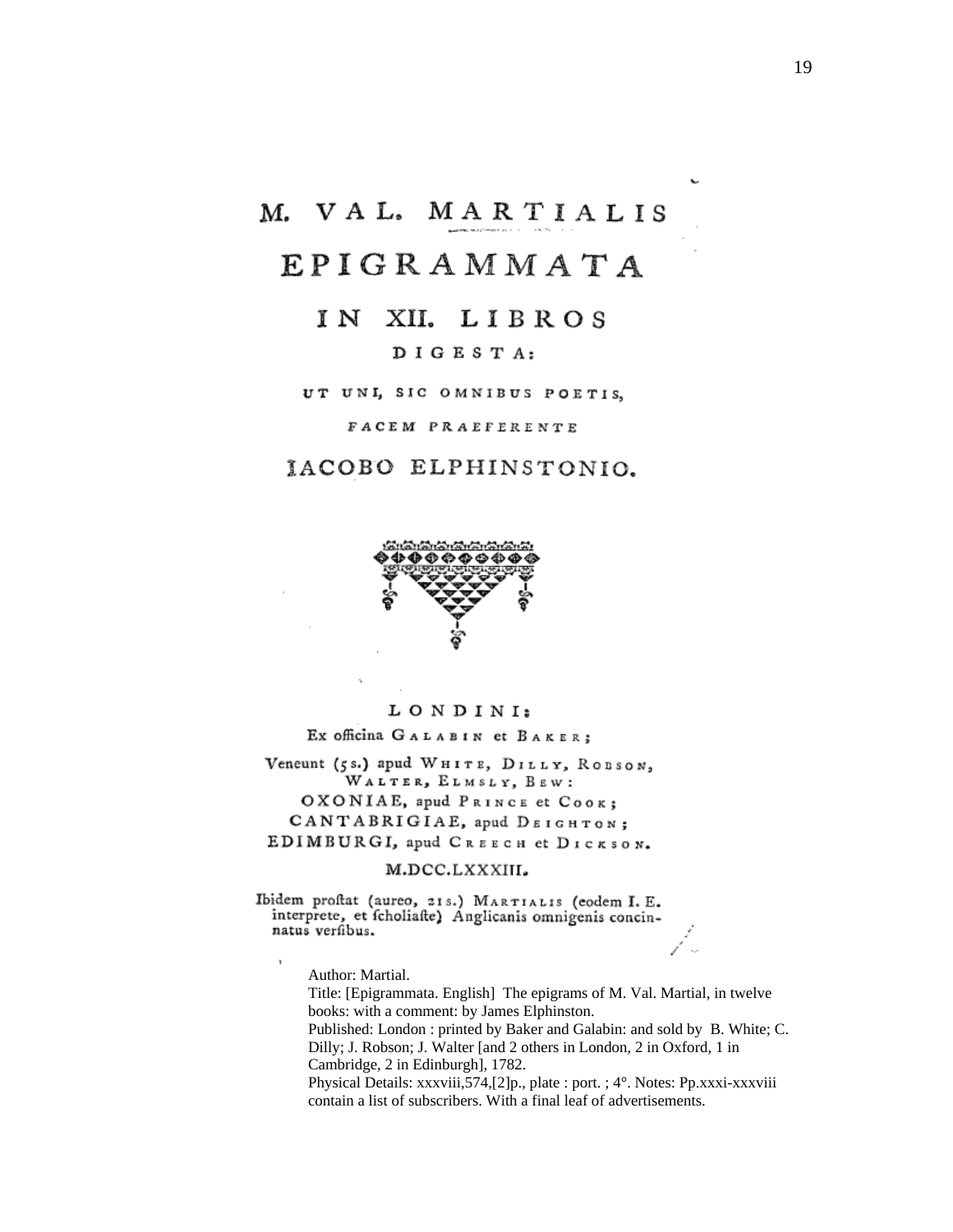# PARABOLES OU FABLES

Et aûtres petites Narrations

### D'UN CITOYEN

DE LA REPUBLIQUE CHRETIENNE du dix-huitième Siècle :

Mifes en vers par

CESAR DE MISSY.

#### Avec un APPENDICE qui contient

Une édition nouvelle des deux Lettres d'une Dame Angloife, écrites en 1749 (publiées en 1750) à l'occafion d'un paffage de l'Eforit des Loix : - Et deux Morceaux omis dans le corps du préfent Recueil; publiés ci-devant par la même Dame, comme convenables au fujet de fes Lettres; et qu'on a cru ne pouvoir bien reparoître, qu'à la faveur du même paffe-port.

SECONDE EDITION:

D'après un Exemplaire où l'Auteur avoit fait un grand nombre de Corrections plus-ou-moins confidérables.

Imprimé à Londres en 1770

Par J. G. GALABIN et G. BAKER, dans Curtum-STREET.

Et ∫e vend

BROTHERTON & SEWELL, vis-à-vis la Bourfe;

G. PEARCH, Nº. 12, dans Cheapfide:

Chez MM. Et P. ELMSLY, vis-à-vis Southampton-fireet (Chez qui fe trouve auffi l'Epître Latine de l'Auteur fur les Prolégomènes du P. Hardouin):

Prix (broché ou coufu) quatre Chelins.

Author: Missy, César de, 1703-1775.

Title: [Paraboles ou fables et aûtres petites narrations. Selections. English] Three of M. de Missy's French fables freely translated by himself. Published: London: printed by Baker and Galabin, 1772.

Physical Details: 8p. ; 8°.

Notes: The three fables are translated from verses no.9, 11 and 13 in Missy's 'Paraboles ou fables et aûtres petites narrations'.In: 'Paraboles ou fables et aûtres petites narrations', Londres, 1776.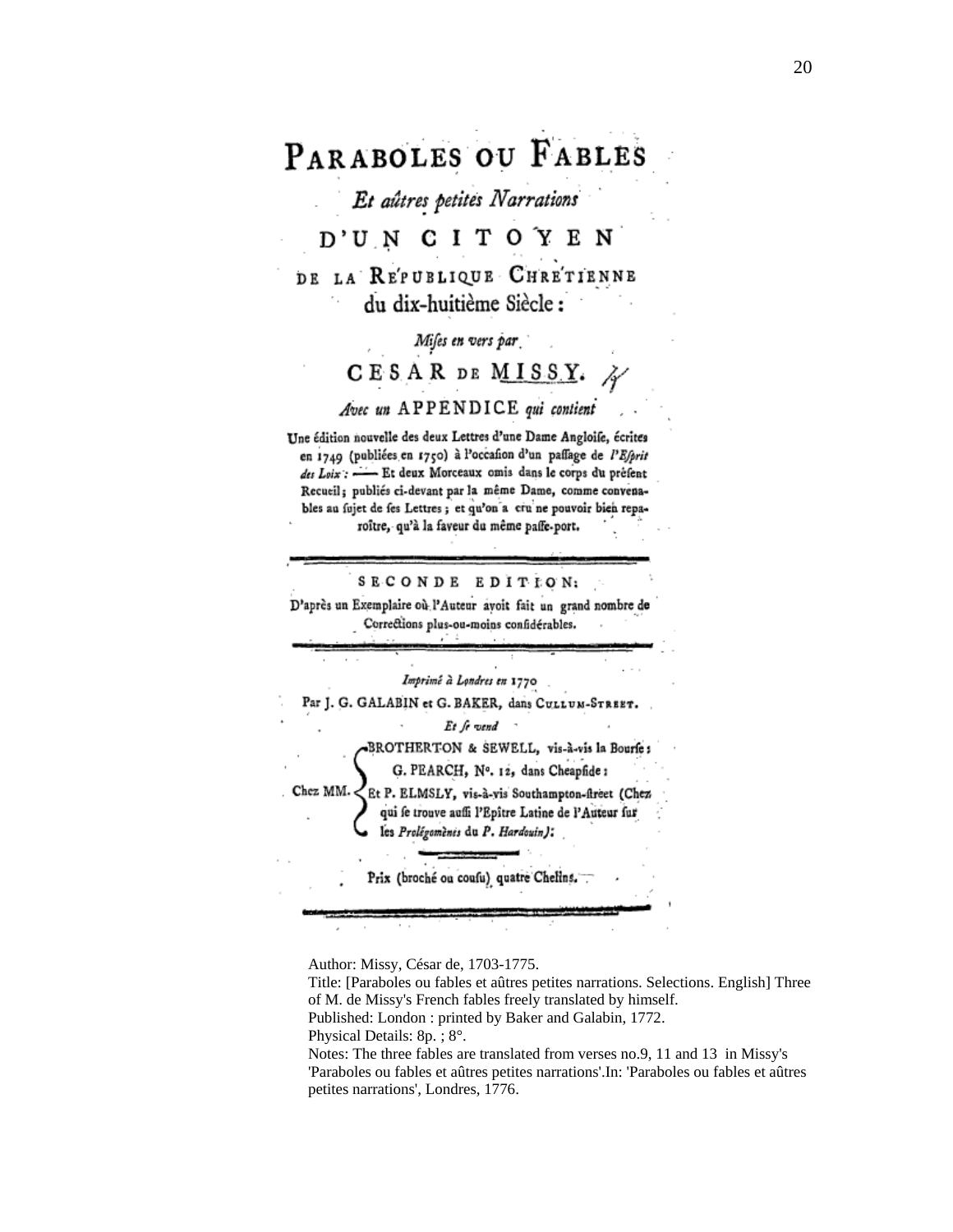#### E N U L R Y O CONCERNING THE

#### PRINCIPLES of TASTE,  $\overline{a}$

A N D

OF THE ORIGIN

#### OF OUR

IDEAS of BEAUTY, &c.



Author: Reynolds, Frances, 1729-1807. Title: An enquiry concerning the principles of taste, and of the origin of our ideas of beauty, &c. Published: London: printed by Baker and Galabin, 1785. Physical Details: v,[1],49,[1]p.; 8°. Notes: Anonymous. By Frances Reynolds.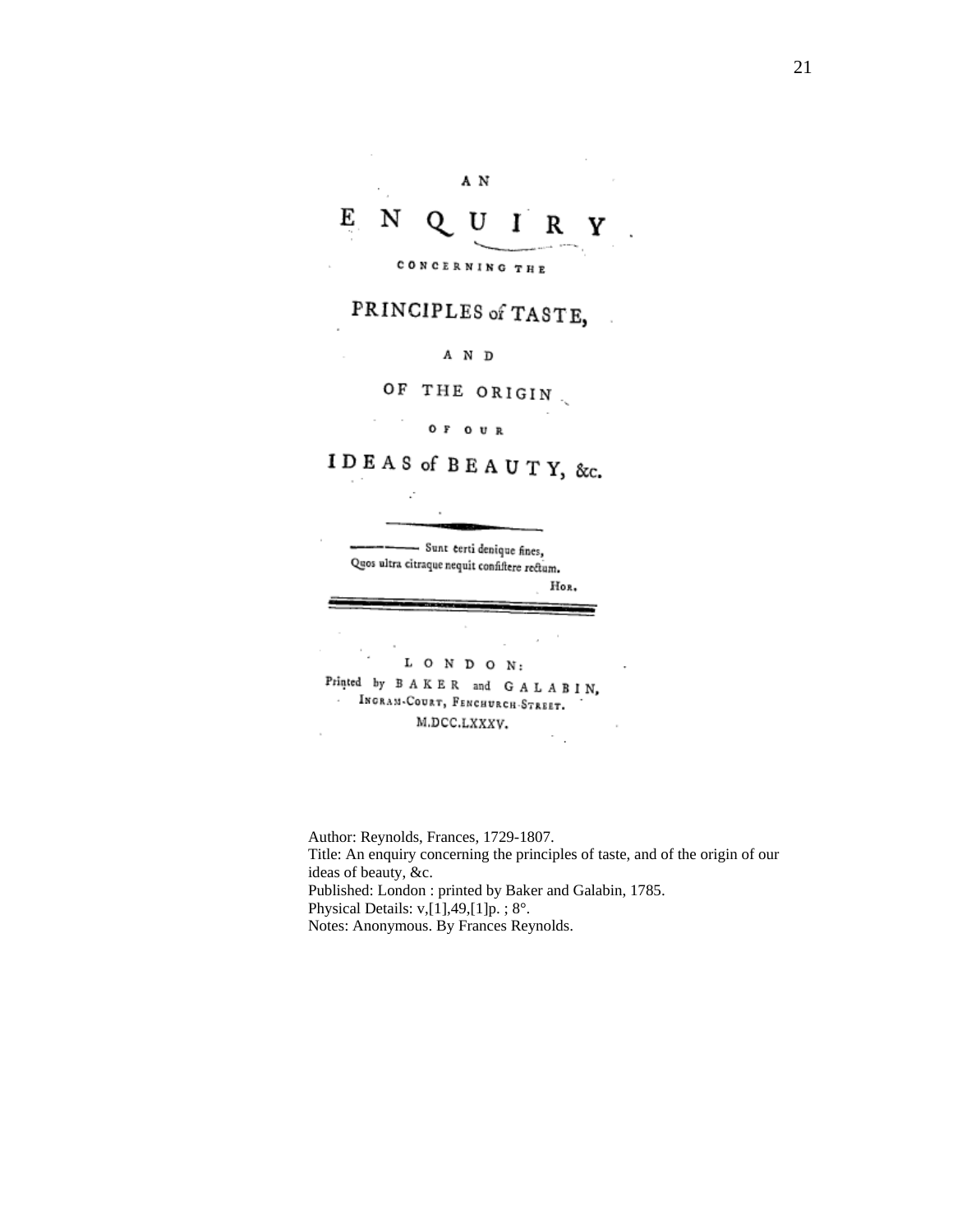# ABREGE

### DE

## L'HISTOIRE MOIENNE

PAR

A. J. ROUSTAN, Æ.

ŕ.

Miniftre de l'Eglife Helvétique à Londres.

TOME I.

QUI S'ETEND DEPUIS

La Bataille d'Actium

**jusqu'a** 

La Fin du IV<sup>e</sup> Siècle.

Rarâ LOCORUM felicitate, quâ fentire quævelis, et quæ fentias dicere licet. TACIT.

LONDRES.

Imprimé par BAKER et GALABIN, l'An 1784.

Et fe vend chez Mr. FAULDER Libraire dans New Bond-Street,

Et chez 1'AUTEUR Nº.7 Dufour's Place . Broad-Street Golden-Square.

Author: Roustan, Ant. Jaq. (Antoine Jacques). Title: Abrégé de l'histoire ancienne ... Avec un discours sur la question, si les anciens grecs et les romains furent supérieurs aux peuples modernes. Par A.J. Roustan, ... Published: [Londres] : Imprimé par Baker et Galabin, l'an 1776. Et se vend chez l'auteur. A Londres, 1776. [London] Physical Details: 3v.; 12°.

Č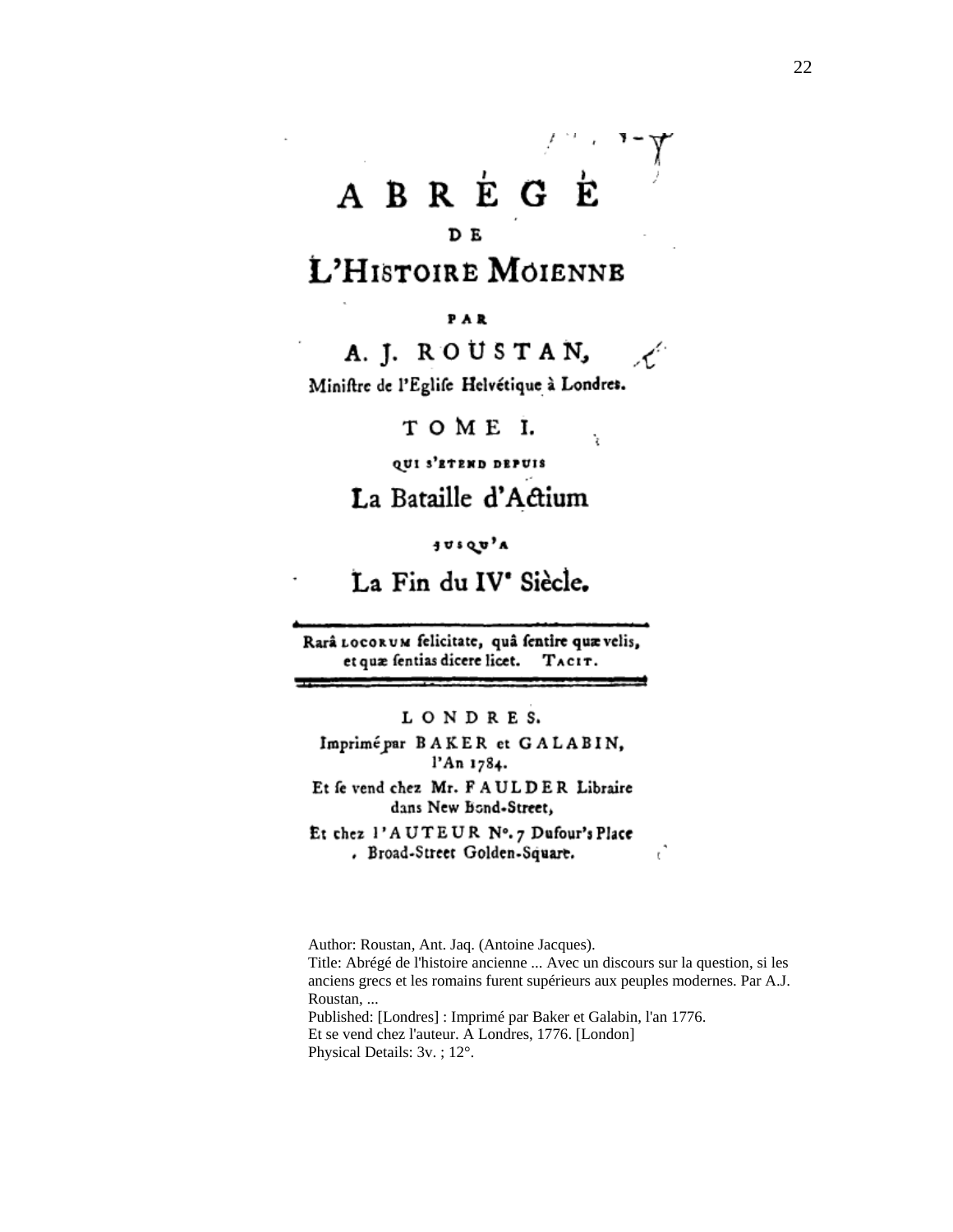#### A N

## A C C O U N T

#### OF THE

### ANCIENT DIVISION

#### OF THE

### ENGLISH NATION into Hundreds and Tithings:

The happy effects of that excellent inflitution ;- that it would be equally beneficial to all other Nations and Countries, as well under monarchical as republican eftablifhments;-and that, to the Englift Nation in particular, it would afford an effectual means of reforming the Corruption of Parliaments by rendering the<br>Reprefentation of the People perfectly equal, in exact numerical Proportion, to the total Number of Houfebolders throughout the whole Realm.

Intended as an Appendix to feveral Tracts on National Defence, &c.

By GRANVILLE SHARP.

80  $O$  N D  $O$  N:  $\cdot$  L Printed by GALABIN and BAKER, INGRAM-COURT, FENCHURCH-STREET. M.DCC.LXXXIV.

۵

Author: Sharp, Granville, 1735-1813. Title: An account of the ancient division of the English nation into hundreds and tithings: the happy effects of that excellent institution; ... Intended as an appendix to several tracts on national defence, &c. By Granville Sharp Published: London: printed by Galabin and Baker, 1784. Physical Details: 370p.; 8°.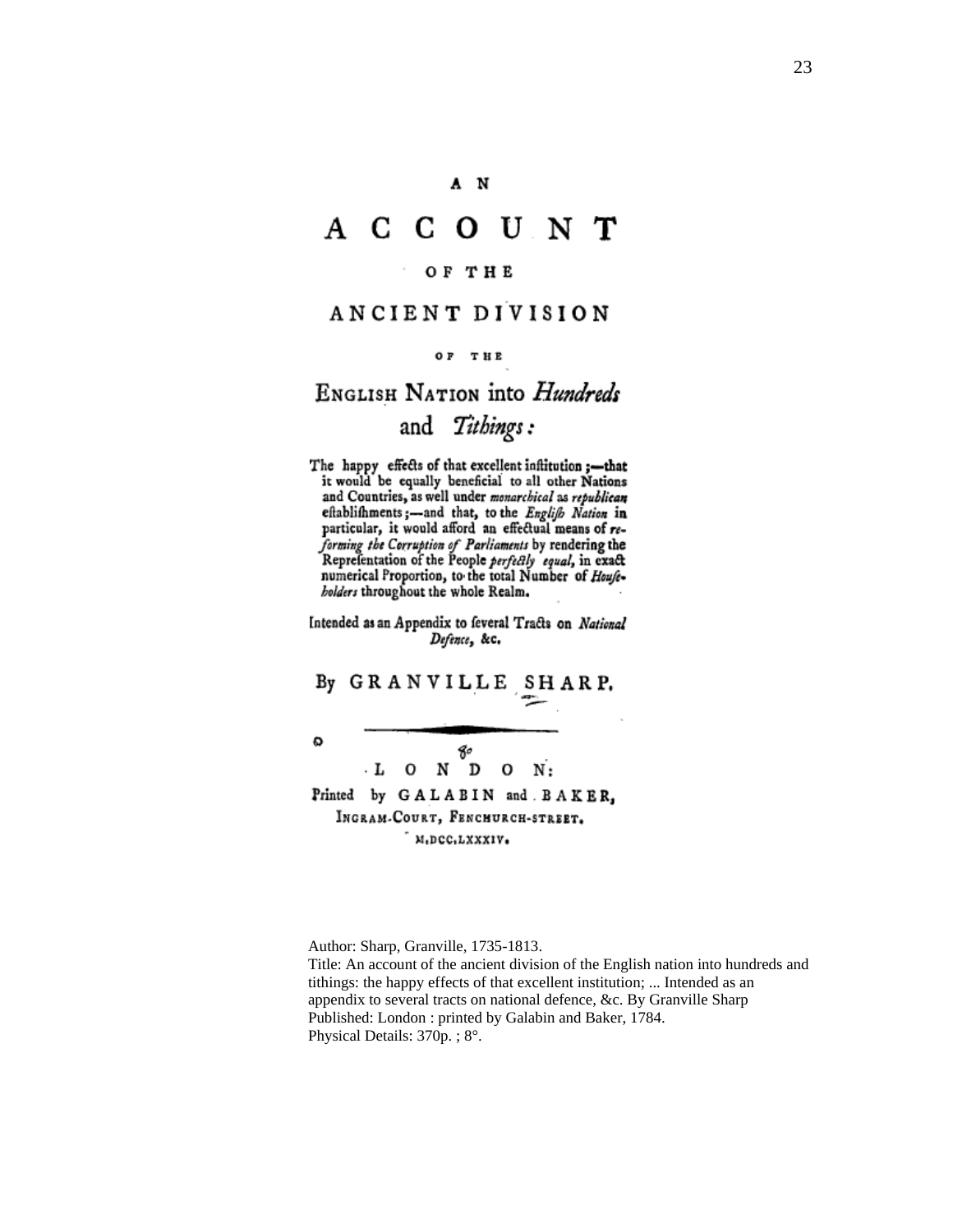#### N Е F D E С Е ОР ТНЕ

ANCIENT, LEGAL, AND CONSTITUTIONAL,

## RIGHT of the PEOPLE,

To elect Representatives for every Seffion of Parliament;

v I z.

## Not only " every Year once,"

**BUT ALSO** 

#### 66 More often if Need be:"

As exprefsly required in the old Statute, and confirmed by the general Ufage of ancient Times, demonftrated by the Evidence of the ORIGINAL WRITS FOR ELECTION:

#### IN A L Е т т Е R

To a Member of the SURRY Committee.

#### By GRANVILLE SHARP.

L O N D O N: Printed by GALABIN and BAKER, Number 1, INGRAM-COURT, FENCHURCH-STREET. M.DCC.LXXX.

Author: Sharp, Granville, 1735-1813.

Title: A defence of the ancient, legal, and constitutional, right of the people, to elect representatives for every session of Parliament; ... as expressly required in the old Statute, ... in a letter to a member of the Surry Committee. By Granville Sharp.

Edition: Third edition. Published: London : printed by Galabin and Baker, 1780. Physical Details: 16p.; 8°.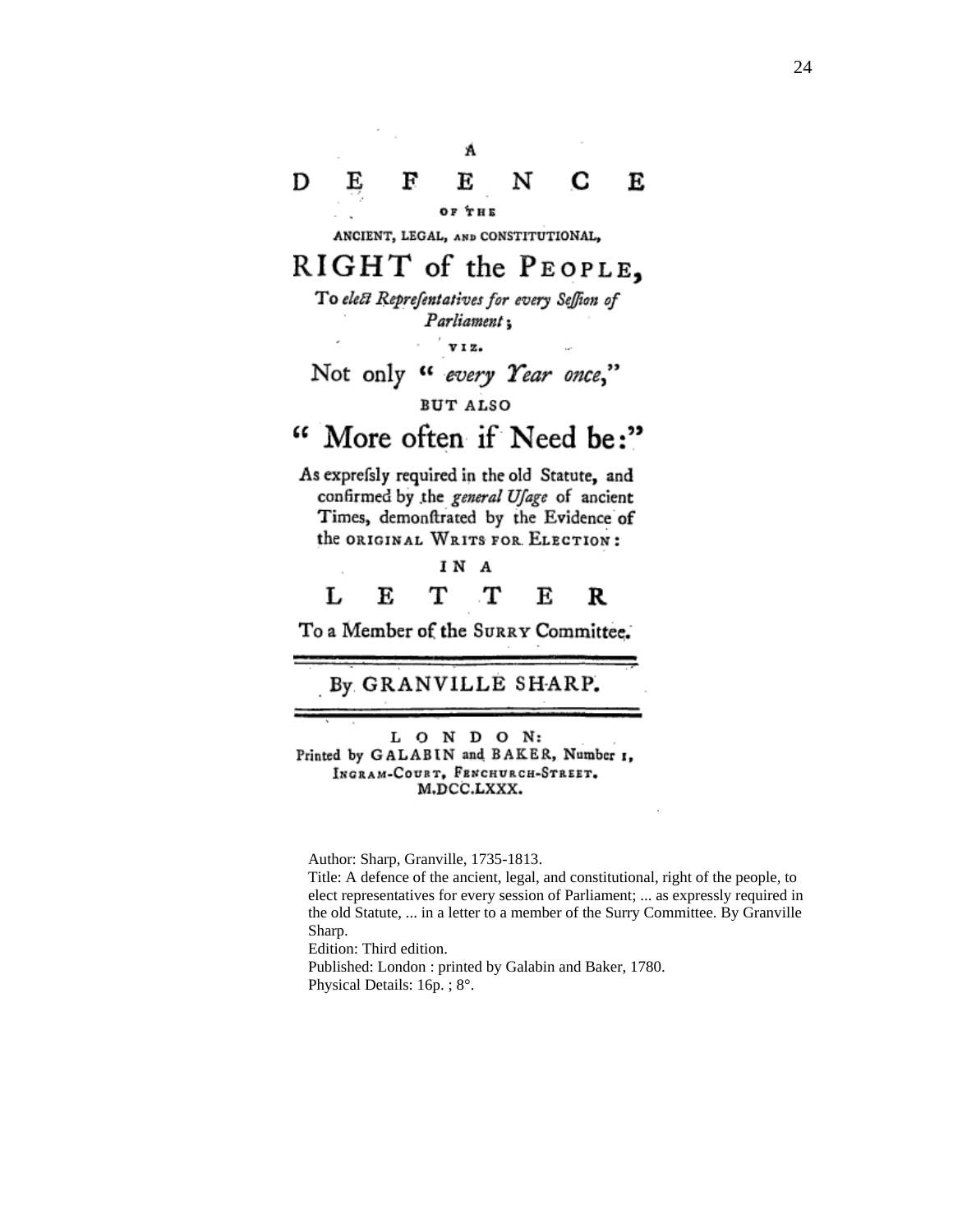*Inelyn Sickard*<br>RB. 23, a. 3471

#### H E T

#### EGAL M E A N S L

 $\frac{1}{2} \sum_{i=1}^n \frac{1}{i}$ 

### POLITICAL REFORMATION,

ОP

### Propofed in two fmall Tracts, viz.

#### THE FIRST

On " Equitable Representation," and the legal Means of obtaining it.

THE SECOND

On " Annual Parliaments, the ancient and moft falutary " RIGHT of the People."

-66.

THIRD EDITION. Тнв

Author: Sharp, Granville, 1735-1813.

Title: The legal means of political reformation, proposed in two small tracts, viz. The first on "Equitable representation," and the legal means of obtaining it. The second on "Annual parliaments, the ancient and most salutary right of the people." Published: [London : printed by Galabin and Baker, 1780]

Physical Details: 59,[1]p. ; 8°.

Notes: Anonymous. By Granville Sharp. Each tract has a separate title page, but pagination and register are continuous; imprint from these title pages. The title page shown here is of the third edition.

 $t^{w}$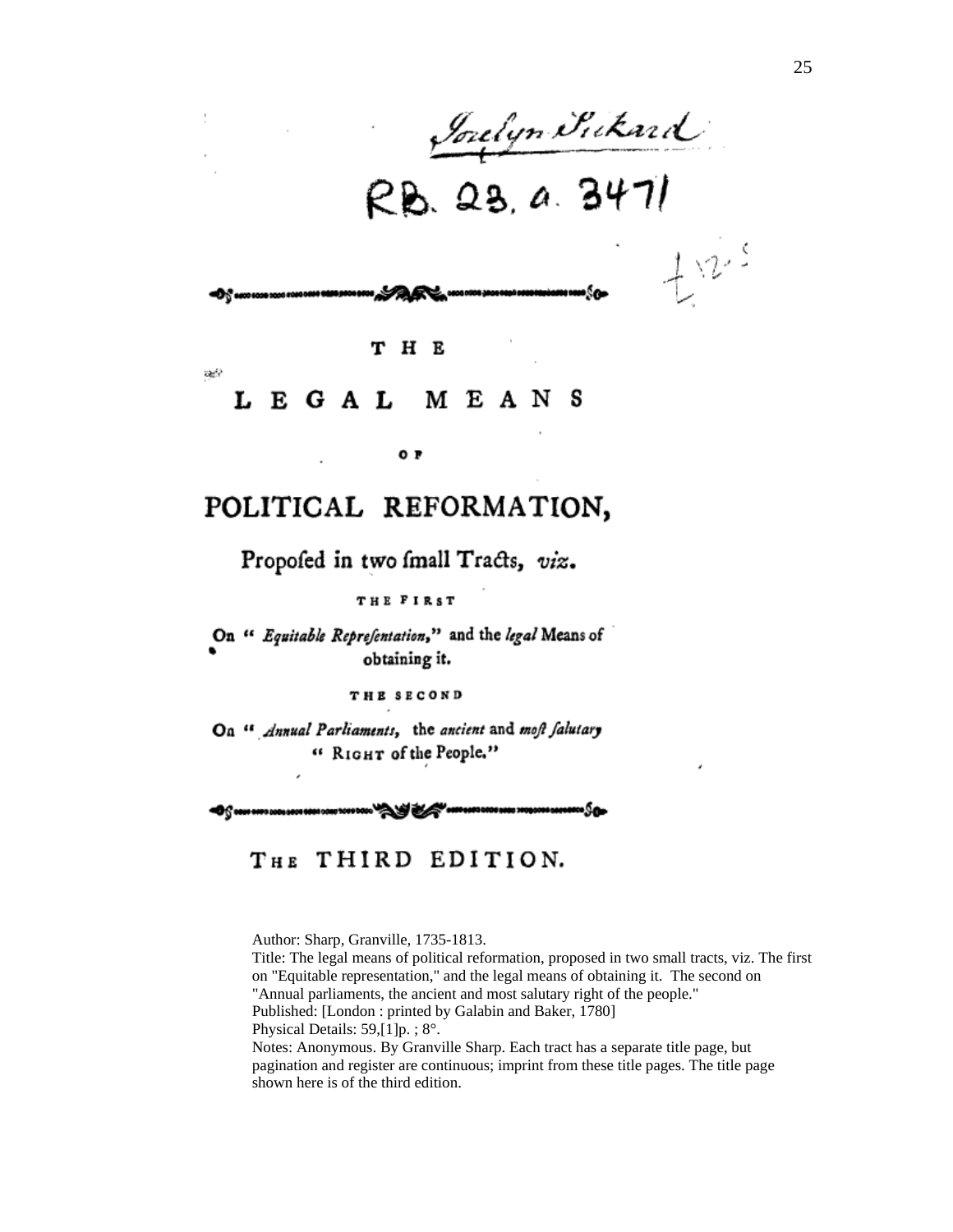# L E T T E R TO A D Y L  $\bf{A}$ ON THE MANAGEMENT OF THE N F A N T.  $\mathbf{I}$

Α

LONDON:

Printed by BAKER and GALABIN, in

INGRAM-COURT, FENCHURCH-STREET.

#### M.DCC.LXXIX.

Author: Brown, Sarah, fl. 1777-1779. Title: A letter to a lady on the management of the infant. Published: London : printed by Baker and Galabin, 1779. Physical Details: 63,[1]p. ; 8°.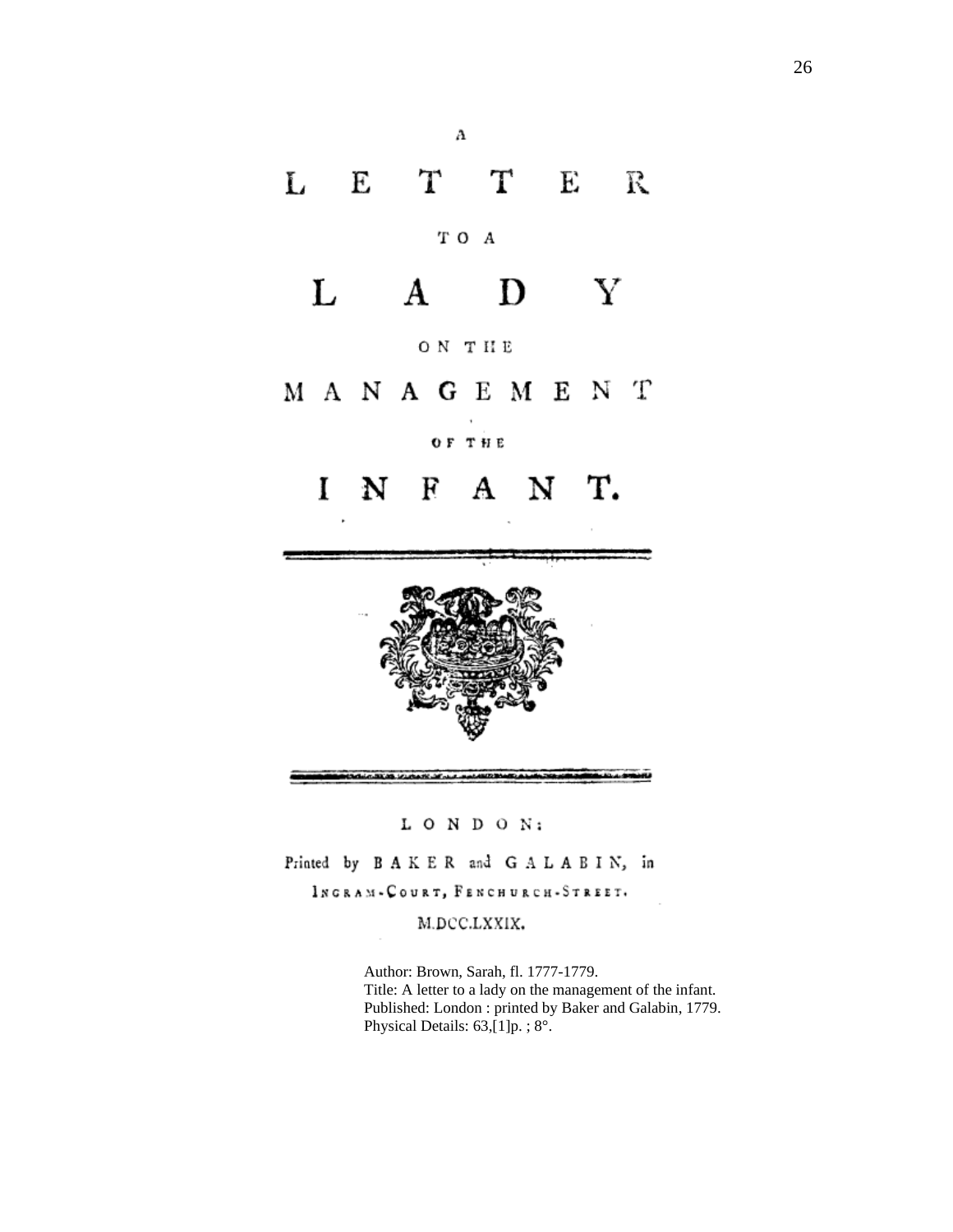



The MODE of conducting herfelf during. PREGNANCY.

ALSO ON THE

MANAGEMENT

ОF  $\mathcal{L}^{\pm}$ 

 $H E$ INFANT. т



LONDON; PAINTED BY BAKER AND GALABIN, IN INGRAM-COURT. M.DCC.LXXVII. ٠

> Author: Brown, Sarah, fl. 1777-1779. Title: A letter to a lady on the mode of conducting herself during Pregnancy. Also on the management of the infant. Published: London : printed by Baker and Galabin, 1777. Physical Details: [2],32p. ; 8°. Notes: Anonymous. By Sarah Brown.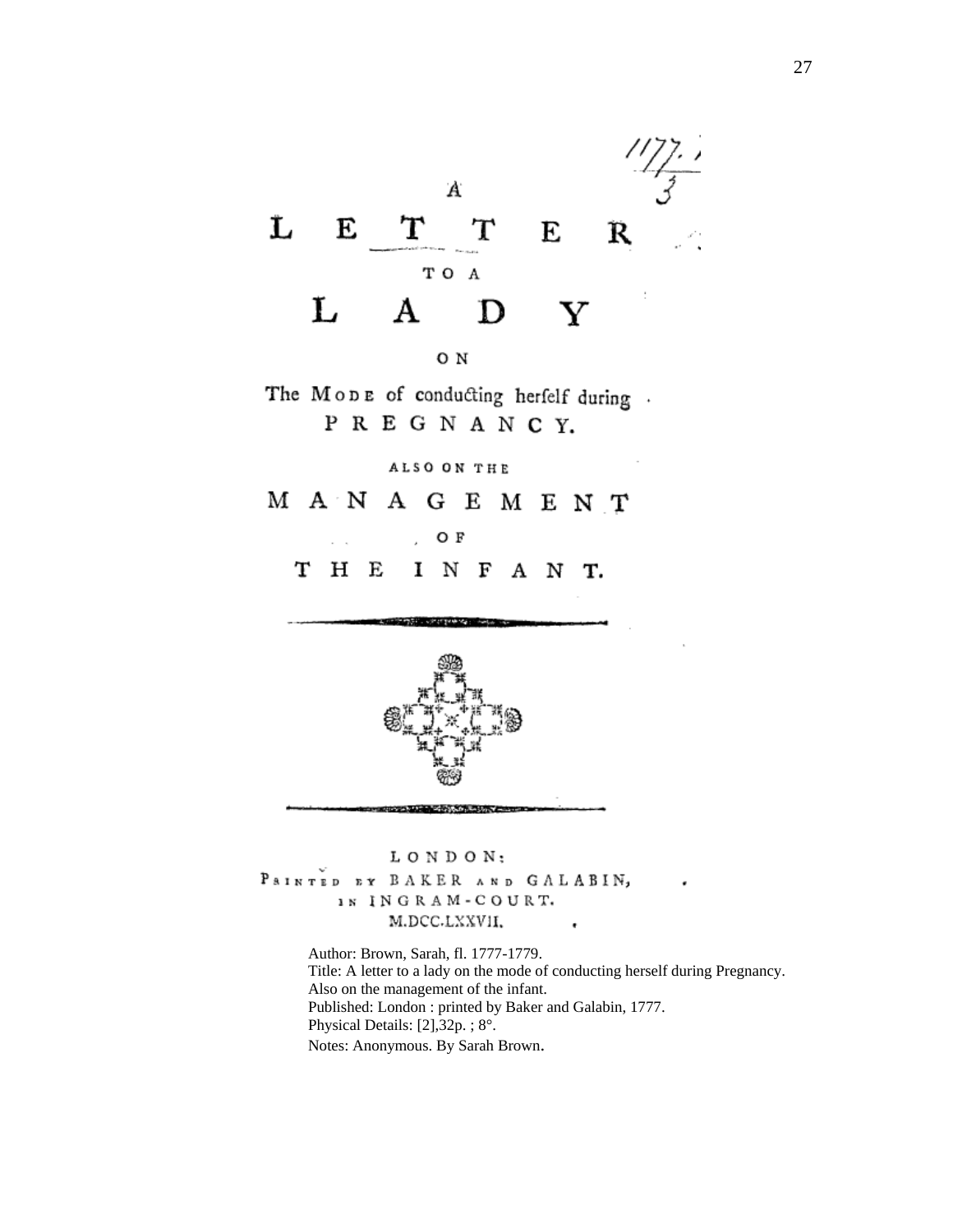

A new and choice COLLECTION

**OF THE** 

GREATEST VARIETY

0F

SONGS, CANTATAS, &c.

With the MUSIC prefixed to each.

Adapted to the VIOLIN and GERMAN-FLUTE.

Together with an ALPHABETICAL INDEX of the Whole.

LONDON: Printed by BAKER and GALABIN, in CULLUM-STREET, For ROBERT HORSFIELD, Number 5, in STATIONERS-COURT, LUDGATE-STREET. M.DCC.LXXV. PRICE THREE SHILLINGS.

Title: Vocal music: or the songster's companion. Containing a new and choice collection of the greatest variety of songs, cantatas, &c. with the music prefixed to each. Adapted to

the violin and German-flute. Together with an alphabetical index of the whole. Published: London : printed by Baker and Galabin, for Robert Horsfield, 1775. Physical Details: [4],283,[1]p. : ill., music ; 12°.

Notes: Vertical chain lines. Intended as a companion third volume to the two volume sets of 'Vocal music' published in 1772 and 1775. A fourth volume was later published in [1778?].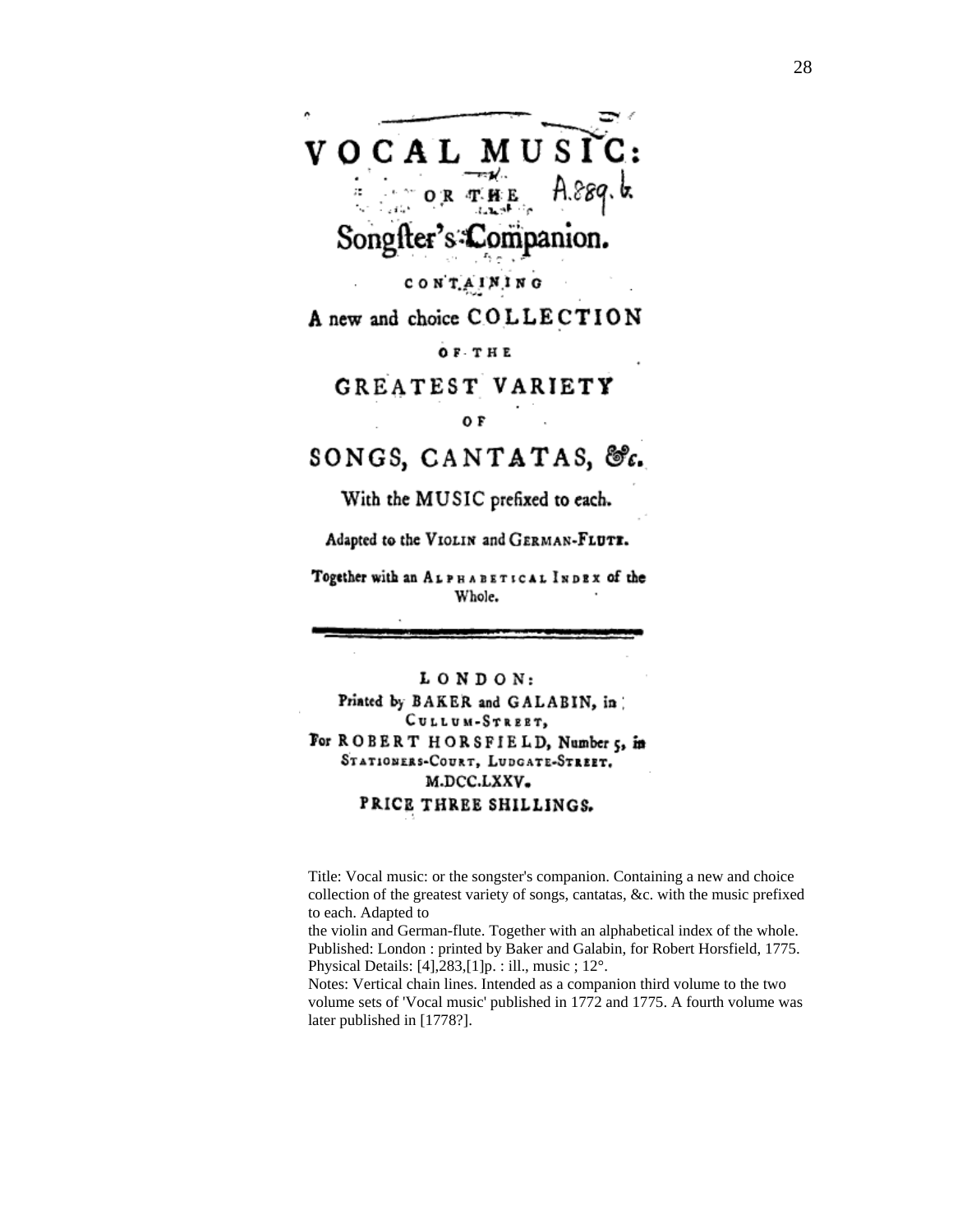#### M A R R E K S

o N

Mr. LINDSEY's Differtation upon praying to CHRIST.

IN WHICH

The Arguments he there propofes, againft the Lawfulnefs of all religious Addreffes to the Lord JEsus, are examined.

WITH AN

APPENDIX,

Containing fome Obfervations on the Introduction to a free and ferious Addrefs to Chriftians, lately publifhed.

ALSO

. . *. .* . .

A SECOND LETTER

To the Rev. Mr. JEBB, (now Dr. JEBB,)

Being a Reply to his Letter, which was fubjoined, as a Poftfcript, to Mr. LINDSEY's Differtation. .

LONDON:

Printed by GALABIN and BAKER;

AND SOLD BY

S. CROWDER, PATER-NOSTER-ROW; B. WHITE, FLEET-STREET; and H. PAYNE, PALL-MALL, M.DCC,LXXXI,

Author: Findlay, Robert, 1721-1814. Title: Remarks on Mr. Lindsey's dissertation upon praying to Christ. ... With an

appendix, ... Also a second letter to the Rev. Mr. Jebb, ... being a reply to his letter, ...

Published: London: printed by Galabin and Baker; and sold by S. Crowder; B. White; and H. Payne, 1781.

Physical Details: iv, 121, [1], 13, [1] p. ; 8°.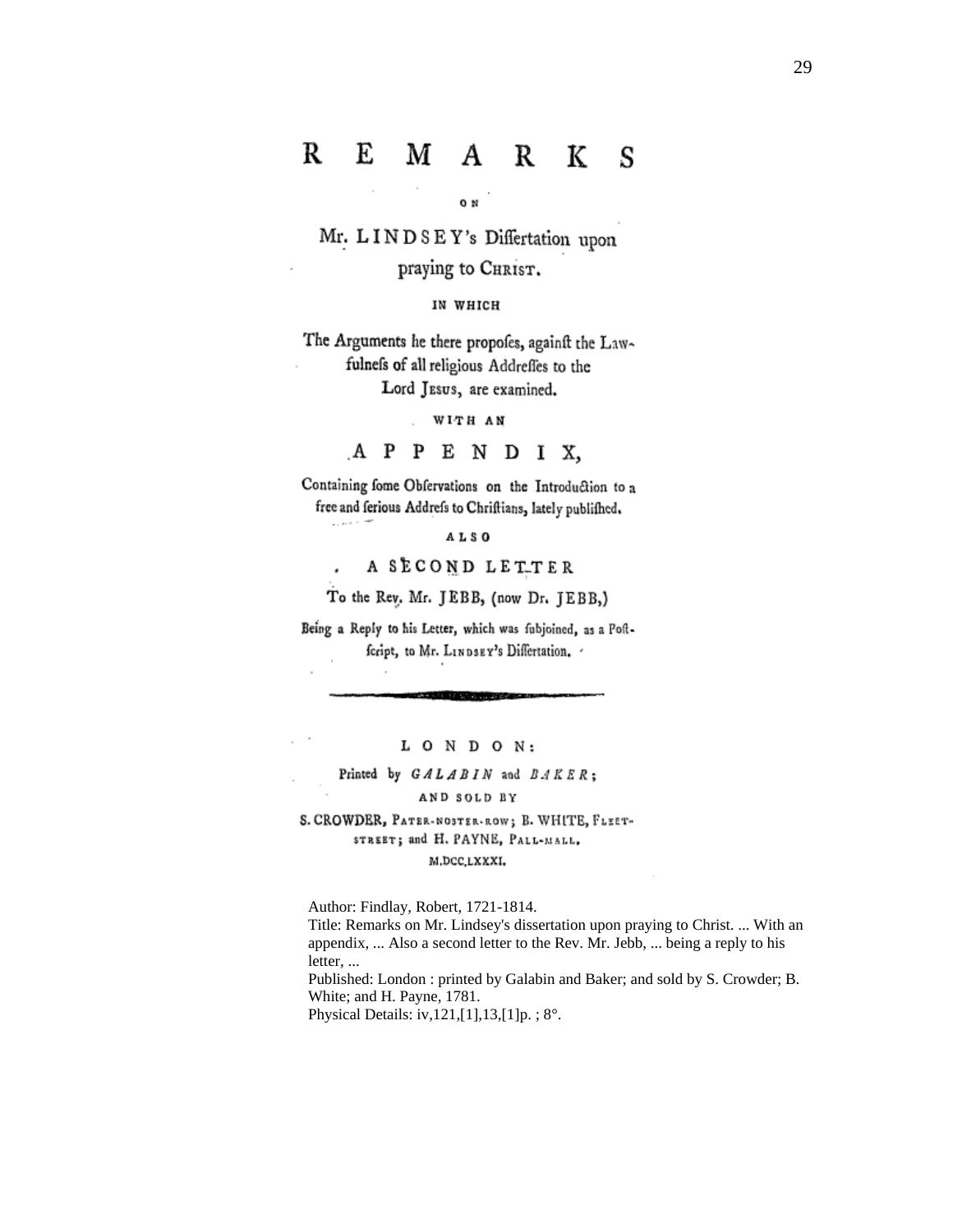$\sim$   $\sim$ NOMENCLATOR BIBLICUS: OR AN ACCURATE INDEX 0F PROPER NAMES OCCURRING IN THE OLD AND NEW TESTAMENT: INTENDED AS A SUPPLEMENT TO THE Known Defect of Concordances in that neceffary Article. This is the book of the generation of Adam. Gen. v. 1. Bebold that I have not laboured for myfelf only, but for all them that feek wifdom. Ecclef. xxiv. 34.

By THOMAS TOOLEY, At Number 3, CHAPEL-STREET, behind Sir GEORGE WHEELER'S CHAPEL, near SPITAL SQUARE, LONDON.

LONDON: Printed by GALABIN and BAKER, in CULLUM-STREET. MDCCLXX. [Price One Shilling.]

Author: Tooley, Thomas.

Title: Nomenclator Biblicus: or an accurate index of proper names occurring in the Old and New Testament: intended as a supplement to the known defect of concordances ... By Thomas Tooley, ... By Thomas Tooley. ...

Published: London : printed by Galabin and Baker, 1770. Physical Details: viii,96p. ; 8°.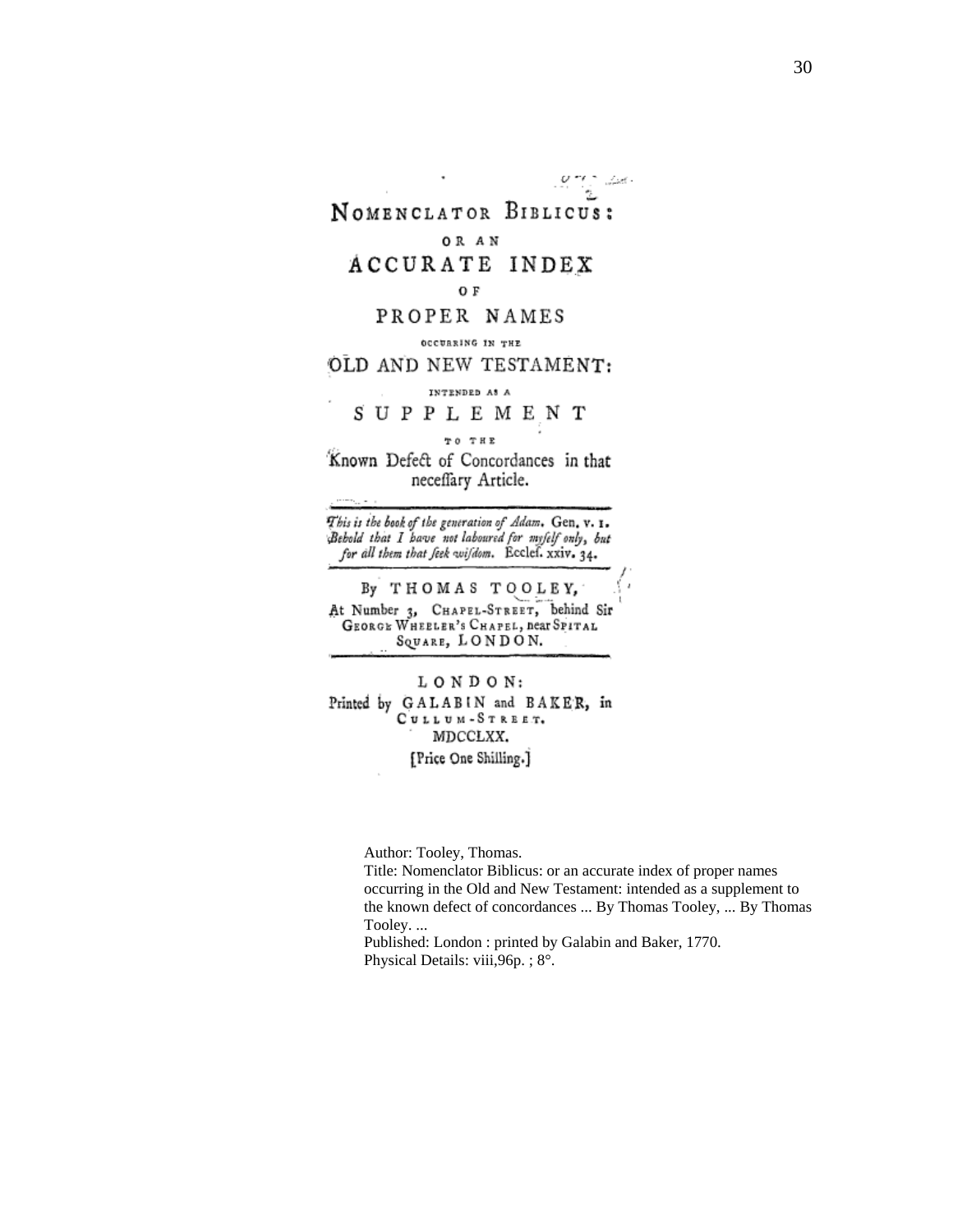#### тнв NECESSITY and EXPEDIENCY OF AN s o - S CIATION А O F MERCHANTS and TRADERS, то Oppofe and get Redrefs of many Asuss arifing from the Амвісціту, Misconsтанстіон, Ricour of the LAW, and infidious PRACTICES of CUSTOM-HOUSE-OFFICERS; With Proposals for EFFECTUAL REMEDIES: AND ALSO For the Amendment of the Act of NAVIGATION, AND OF OTHERS Relating to TRADE and COMMERCE. WITH THE OUTLINES of a PLAN OF THE INTENDED ASSOCIATION. Vis unita major.

Interpretatione legum pænæ molliendæ funt, potius, quan afperandæ. Si quid vero in iifdem legibus latum fortaffis obfcurius fuerit ; oportet id ab interpretatione patefieri, duritiemque leum emendari. L. 9. Cod. de Leg. Hac æquitas fuggerit, et filege deficiamur. Ibid.

By A GENERAL MERCHANT.

いっしゅう アクリカンドリング しゅうしゅうしょうしん しゅうしゅ

**RESPONSIVE CAPITAL COMPUTATION** 

L O N D O N: Printed for the AUTHOR, By BAKER and GALABIN, in INGRAM-COURT, FENCHURCH-STREET. M.DCC.LXXIX. To be had at the Book fellers mentioned on the other Side. Price THREE SHILLINGS and SIX-PENCE flitched.

General Merchant. The necessity and expediency of an association of merchants and traders, to oppose and get redress of many abuses arising from the ambiguity, ... of the law, and insidious practices of customhouse-officers; with proposals for effectual remedies: ... With the outlines of a plan of the intended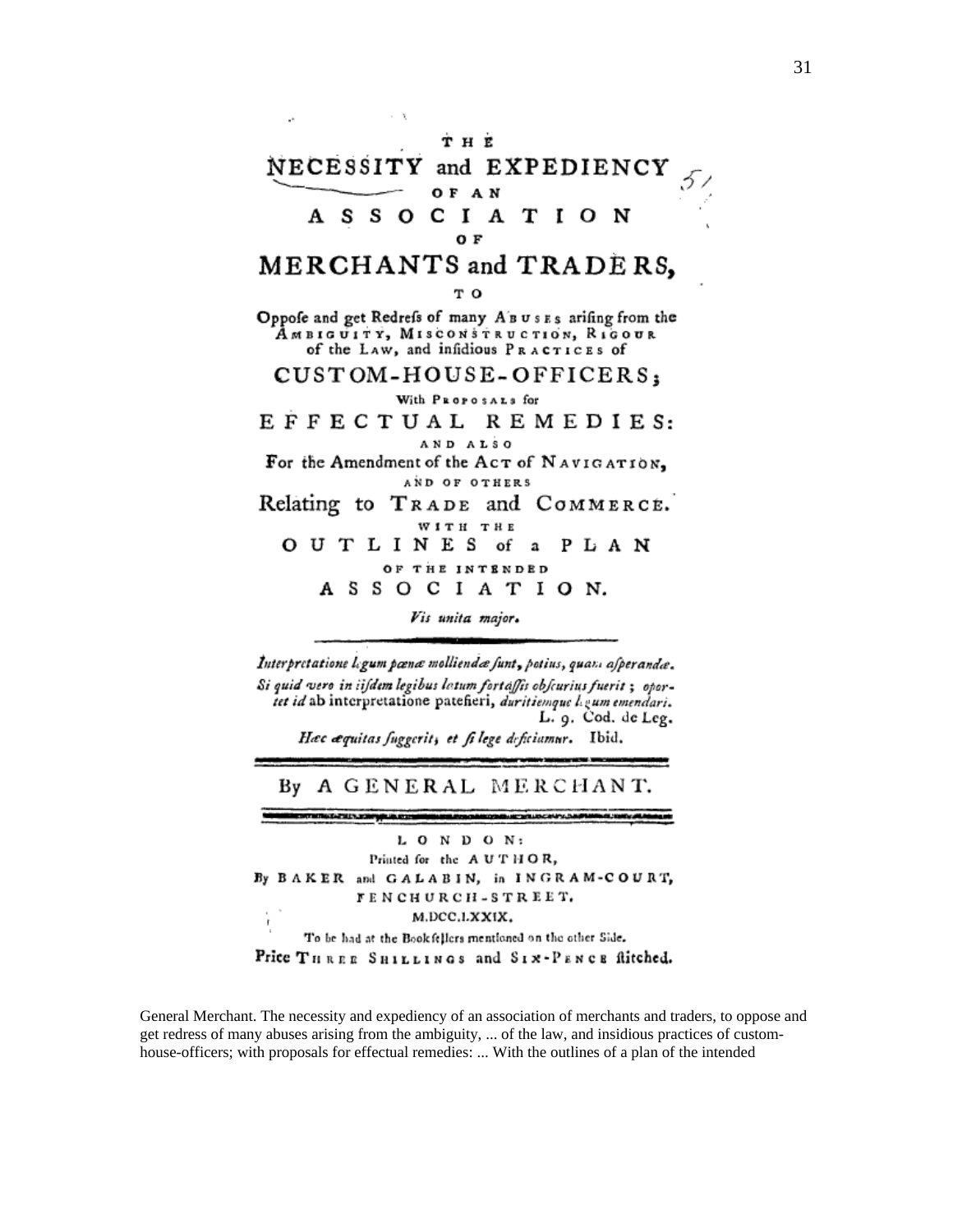$\epsilon$ ́л N E  $Q$  U I R Y N INTO THE OPINIONS  $02.782$ CHRISTIAN WRITERS Of the three firft CENTURIES CONCILNING The PERSON of JESUS CHRIST: By GILBERT WAKEFIELD, B. A. Late FELLOW of JESUS-COLLEGE, CAMBRIDGE. VOL. I. δι τις εκρατει της τα σχαι κεβασι, της τατιν Β' άδει την<br>το κορνι, δι' ο μεταπιστι τις αυτο. - Τοτο δ' στι ταφα<br>το κοκον γικται διαμοι, στι ταφα τις το διδασπαθο<br>ασθουαν' αλλ' όταν απαχθες απολοθούς, τος τη χησιτας<br>τις α Χαιρια οι εκσας τας τιμας τας των πολλων ανέρωτων, στη<br>Αλαθείαν σκεπων, πιφασιμαν τη εντι, ώς αν δυνομαι βελ-<br>τιςΦ κη, παι ζοη, παι, επιιδαν απεθετσιω, απεθετσιαι. PLATO,

L O N D O N: Printed, by GALABIN and BAKER, For J. JOHNSON, Nº72, ST. PAUL'S CHURCH-YARD. M.DCC.LXXXIV.

Author: Wakefield, Gilbert, 1756-1801. Title: An enquiry into the opinions of the Christian writers of the three first centuries concerning the person of Jesus Christ: by Gilbert Wakefield, ... Vol. I Published: London : printed, by Galabin and Baker, for J. Johnson, 1784. Physical Details: 349,[3]p. ; 8°.

Notes: With a final leaf of advertisements. No more published.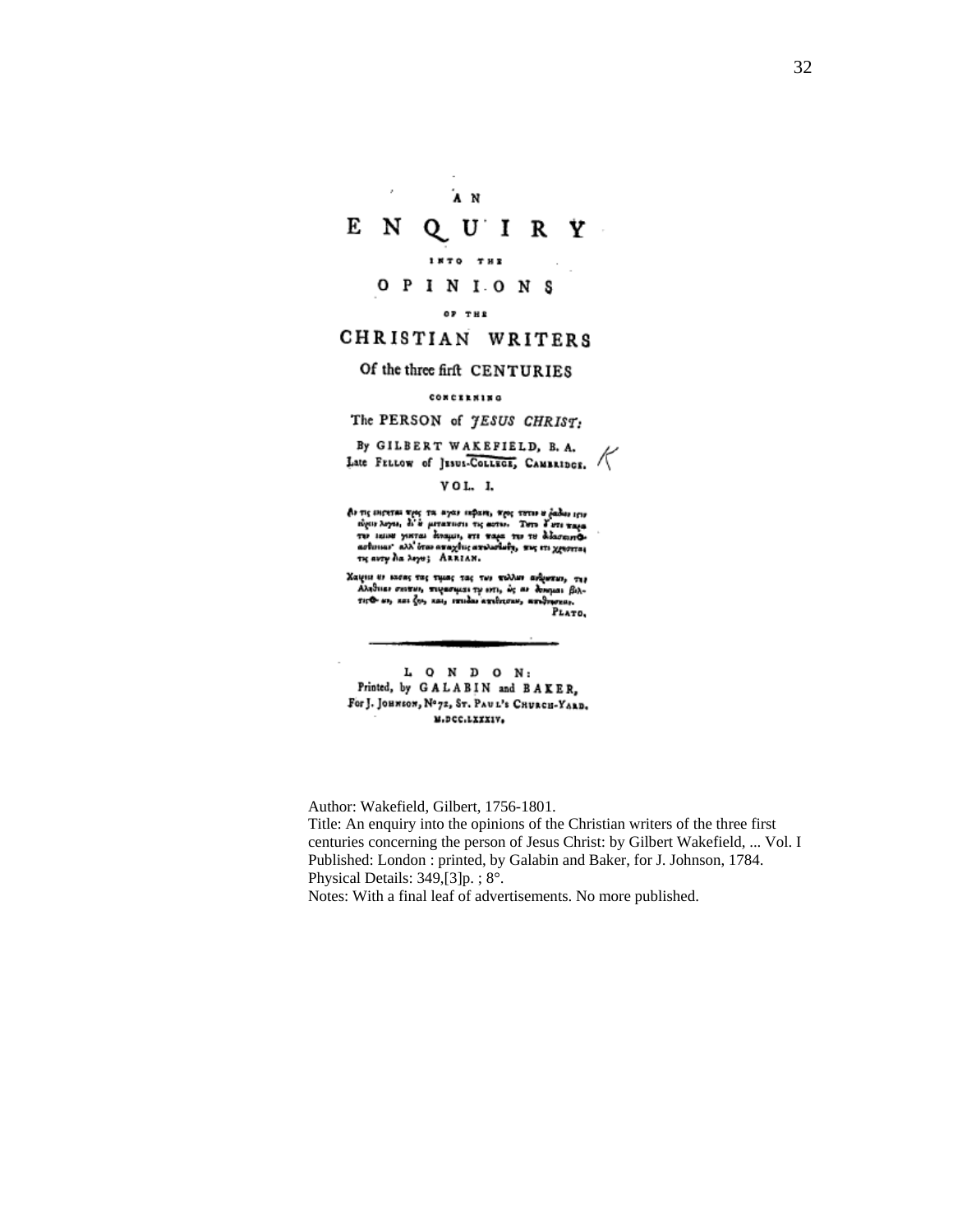K Baker (?  $\mathcal{I}$  3 dec  $T$   $H$   $E$   $S$   $E$   $S$  $\ddot{\cdot}$  ${\bf G}$  ${\bf R}$ Æ  $\mathbf C$ Æ Î E T  $\begin{array}{cccc} \textbf{L} & \textbf{A} & \textbf{T} & \textbf{I} \end{array}$  $\mathbf N$ Æ, SELECTE. SPARSA COEGI.  $\mathcal{L}$  $\mathbf{1}$ .  $\cdot$  , LONDINI:  $\overline{\phantom{a}}$ 3x officina JNIS WMI GALABIN et WMI BAKER, in INGRAM-COURT ; apud quos veneunt : Ut et apud B. LAW, in Ave-MARIA-LANE. M.DCC.LXXXIII.  $\mathcal{L}^{\mathcal{L}}$ This is William Baker's own

33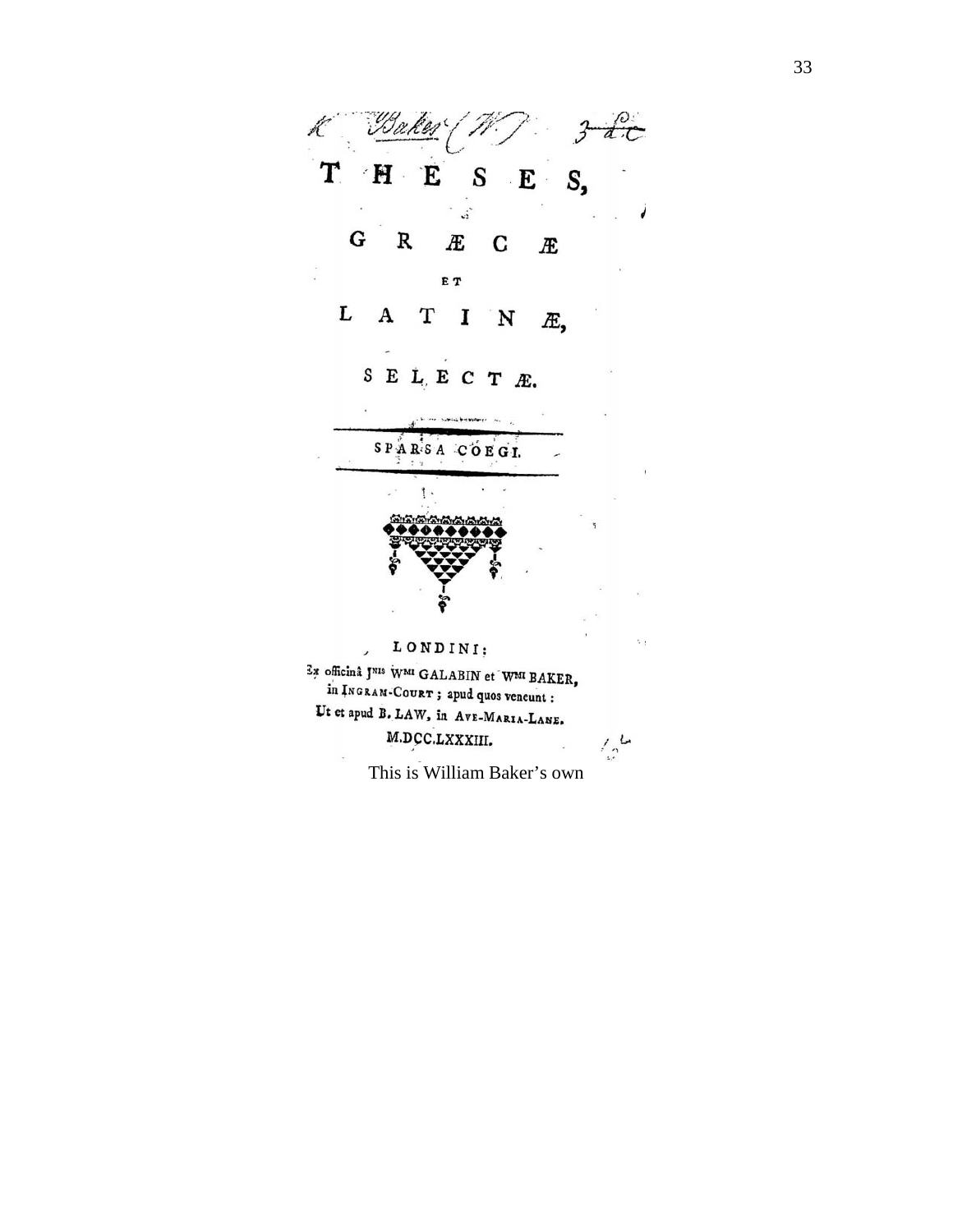The following items either have not been filmed and thus do not have title pages to be displayed or are further editions of works already shown above.

Title: Vocal music: or the songster's companion. Containing a new and choice collection of the greatest variety of songs, cantatas, &c. with the music prefixed to each. Adapted to the violin and German-flute. Together with an alphabetical index of the whole. Volume the first.

### Edition: **The second edition improved**.

Published: London : printed by Baker and Galabin, for Robert Horsfield, 1772. Physical Details: [8],280p. : ill., music ; 12°.

Author: Benezet, Anthony, 1713-1784.

Title: A short account of that part of Africa, inhabited by the negroes. With respect to the fertility of the country, the good disposition of many of the natives, and the manner by which the slave trade is carried on.

### Edition: **The third edition**.

Published: [London] : Philadelphia: printed by W. Dunlap, in the year MDCCLXII. London: reprinted by W. Baker and J. W. Galabin, MDCCLXVIII. And sold by R. Horsfield, B. White, and J. Allix, [1768] Physical Details: 80p. ; 8°. NOTES: Only the US version of this work has been filmed

Author: Professor of moral philosophy.

Title: The essay on the nature and immutability of truth, in opposition to sophistry and scepticism, by James Beattie, ... shewn to be sophistical, and promotive of scepticism and infidelity. ... By a professor of moral philosophy in the College of common-sense. Published: London : printed by Baker and Galabin, 1773. Physical Details:  $74$ ,  $[2]p$ .;  $8^\circ$ . (no title page available for this edition)



### **BOOKS BY SHARP GRANVILLE (1735-1813) [ii](#page-37-1) printed by Galabin and Baker**

Author: Sharp, Granville, 1735-1813.

Title: [Declaration of the people's natural right. Extracts] Annual Parliaments, the ancient and most salutary right of the Commons of Great-Britain. Being an extract from Sharp's

"Declaration of the people's natural right to a share in the legislature," ...

Published: London : printed by Galabin and Baker, 1780. Physical Details: 25,[1]p. ; 8°.

Title: Equitable representation necessary to the

establishment of law, peace, and good government: shewn in some extracts from Mr. Prynne's Brevia Parliamentaria Rediviva, ... with some occasional remarks thereupon, ... Published: London : printed by Galabin and Baker, 1780.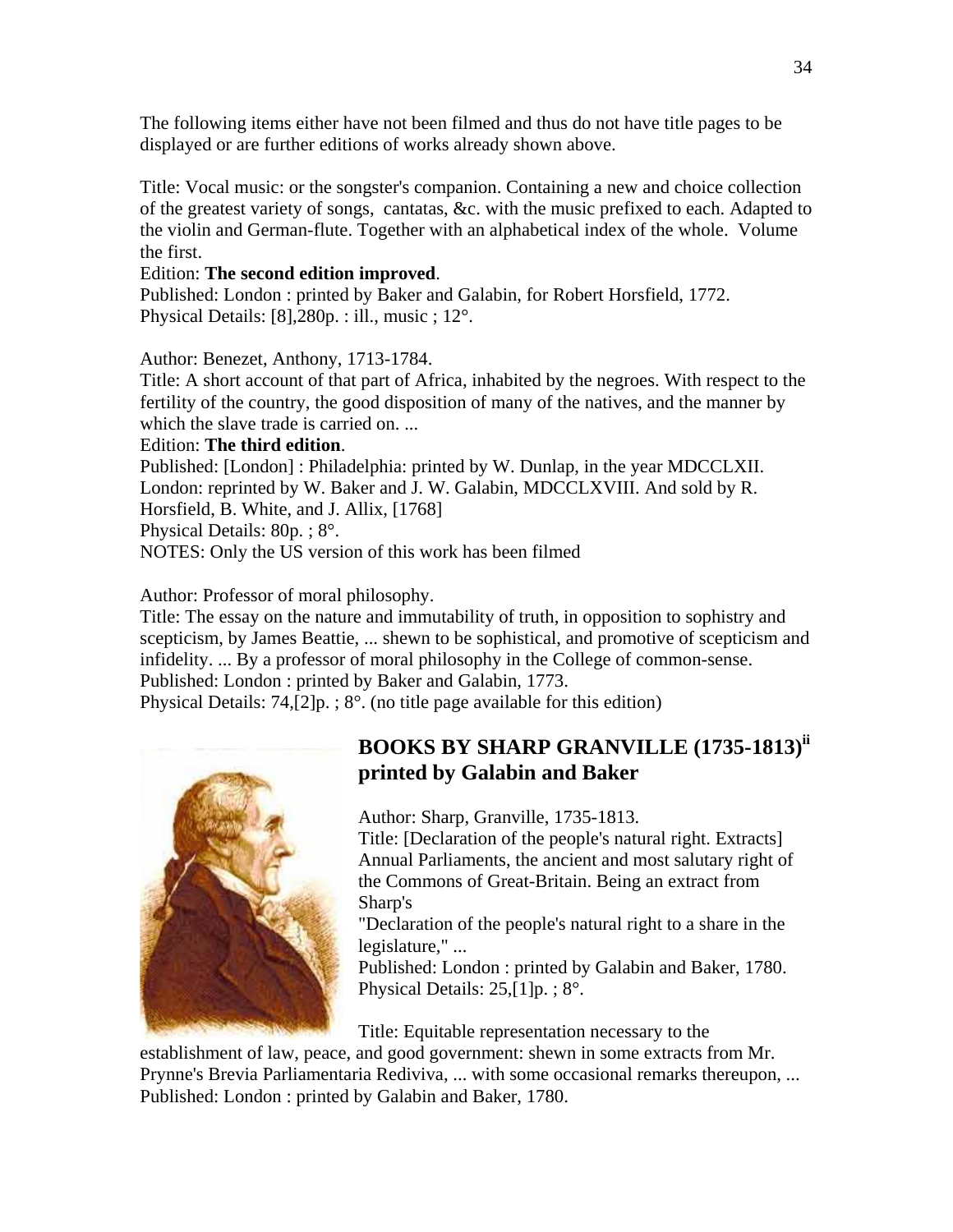Physical Details: [2],26p. ; 8°. Notes: Also issued as part of: 'The legal means of political reformation', 5th edition, [London, 1780].

Title: Annual Parliaments, the ancient and most salutary right of the Commons of Great-Britain being an extract from Sharp's "Declaration of the people's natural right to share in the legislature," printed in 1774, p. 157 to170 ... Author: Sharp, Granville, 1735-1813. Printed by Galabin and Baker, 1780

Title: A defence of the ancient, legal, and constitutional, right of the people, to elect representatives for every session of Parliament : viz. not only "every year once," but also "more often if need be" : as expressly required in the old statute, and confirmed by the general usage of ancient times, demonstrated by the evidence of the original writs for election : in a letter to a member of the Surry Committee Author: Sharp, Granville, 1735-1813. Printed by Galabin and Baker, 1780

Title: Annual Parliaments, the ancient and most salutary right of the Commons of Great-Britain: being an extract from Sharp's "Declaration of the people's natural right to share in the legislature," printed in 1774, p. 157 to 170 ... Author: Sharp, Granville, 1735-1813. Printed by Galabin and Baker

 Title: The legal means of political reformation proposed in two small tracts, viz.: the first on "Equitable representation" and the legal means of obtaining it (1777) ; the second on "Annual parliaments, the ancient and most salutary right of the people" (1774) ; to which are added, A letter to a Member of the Surry Committee, in Defence of the Right of the People ... ; and A circular letter to the federal petitioning counties ... to warn them against the late proposition for triennial elections (1780). Author: Sharp, Granville, 1735-1813. Printed by Galabin and Baker, 1780

Title: Equitable representation necessary to the establishment of law, peace, and good government : shewn in some extracts from Mr. Prynne's Brevia Parliamentaria rediviva (printed in 1662, and dedicated to K. Charles II) : relative to examples of joint elections for knights, citizens, and burgesses, for whole counties by the same electors, at one time and place : with some occasional remarks thereupon ...

Author: Sharp, Granville, 1735-1813.

Printed by Galabin and Baker ..., 1780

#### **BOOKS IN FRENCH**

Title: Journal et procès verbaux du quatrième voyage aërien de M. Blanchard, parti de Chelsea, le 16 octobre, 1784, ...

Author: Blanchard, Jean-Pierre, 1753-1809.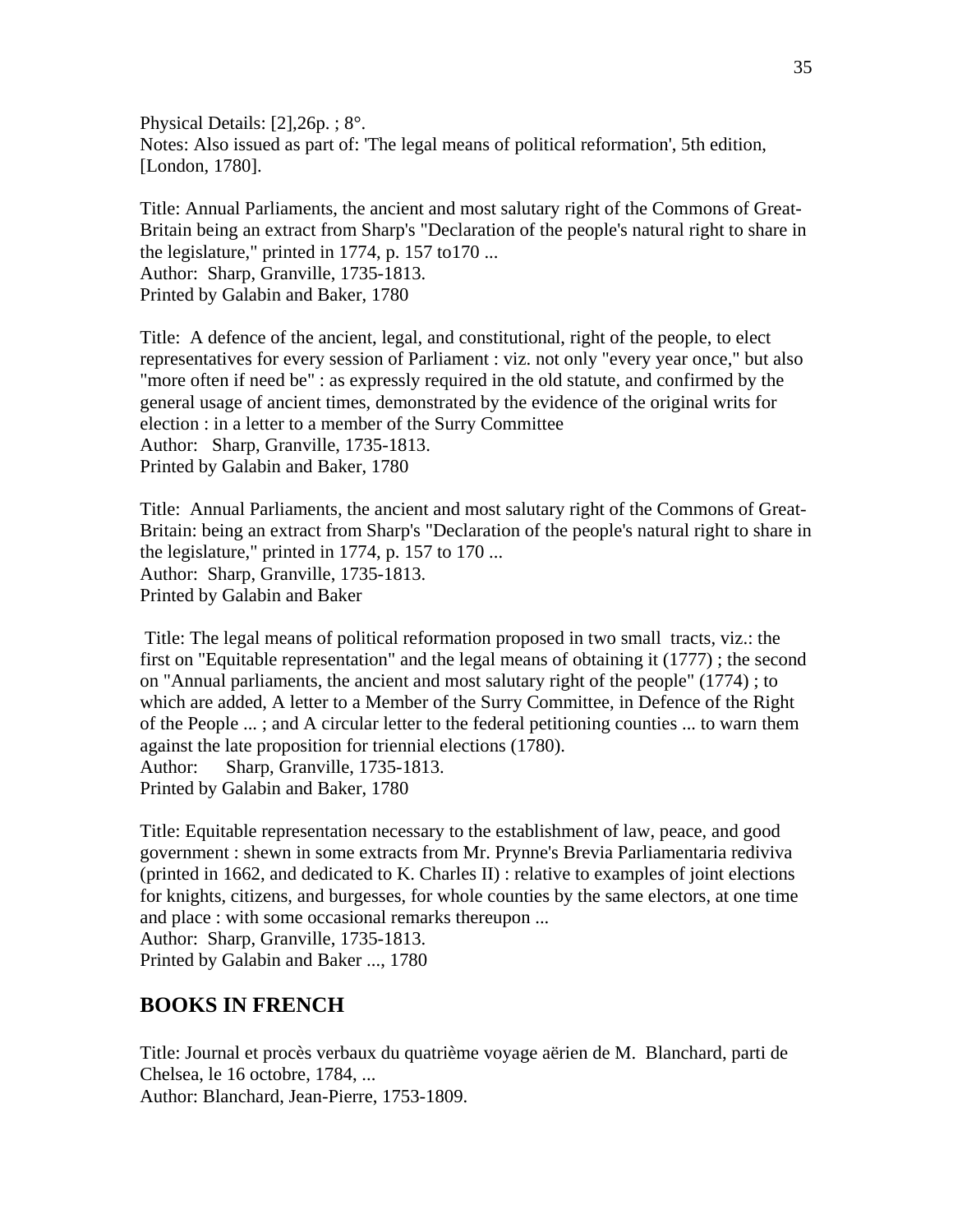Published: Imprimé aux dépens de l'auteur, à Londres, par Galabin et Baker, et se vend chez mm. P. Elmsley; R. Baldwin; J. Debrett; R. Faulder; & W. Babbs, 1784.

Author: Missy, César de, 1703-1775.

Title: Sermons sur divers textes de l'ecriture sainte : par feu Monsieur César de-Missy, ... Published: [London] : Imprimé à Londres en 1780, par Galabin et Baker. Et se vend chez M M. J. Sewell: et P. Elmsly. Item, à la Société typographique, [1780]

Title: L'Amerique, poeme en quatre chants. Published: Londres : imprimé par Baker et Galabin, 1780. [London]

Title: Recueil choisi de traits historiques et de contes moraux: avec la signification des mots en anglois au bas de chaque page ... / Author: Wanostrocht, N. 1745-1812. Publication: À Londres: Imprimé par Galabin et Baker, aux dépens de l'auteur, 1785

Title: Les Mysteres du christianisme, approfendis radicalement et reconus physiquement vrais.

Publication: A Londres : Imprim par J.G. Galabin et G. Baker, 1771

Author: Laique de l'Eglise Anglicane.

Title: Remonstrance addressee aux catholiques Romains, qui resident dans les etats protestans. Par un laique de l'Eglise Anglicane.

Published: Londres : de l'imprimerie de J. G. Galabin et G. Baker, 1767. [London] Physical Details: [2],22p. ; 8°.

Author: Missy, César de, 1703-1775.

Title: Paraboles ou fables et aûtres petites narrations d'un citoyen de la république Chrétienne du dix-huitième siècle: mises en vers par César de Missy. ... Edition: **Seconde edition:** ...

Published: [London] : Imprimé à Londres en 1770 par J. G.

Galabin et G. Baker. Et se vend chez M. M. Brotherton & Sewell: G. Perch: et P. Elmsly, 1770.

Notes: César De Missy (1703-75) was a Prussian critic and divine. He was George III's French chaplain, and spent his life collecting materials for an Edition of the New Testament.

Author: Missy, César de, 1703-1775.

Title: Paraboles ou fables et aûtres petites narrations d'un citoyen de la république Chrétienne du dix-huitième siècle: par César de-Missy.

Edition: **Troisième édition: revue et corrigée par l'auteu**r.

Published: [London] : Imprimé à Londres en 1776 par Galabin et Baker. Et se vend chez M M. Sewell: et P. Elmsly. Item, à la Société Typographique, 1776. Physical Details: [156],16,[2];8;8p. ; 8°.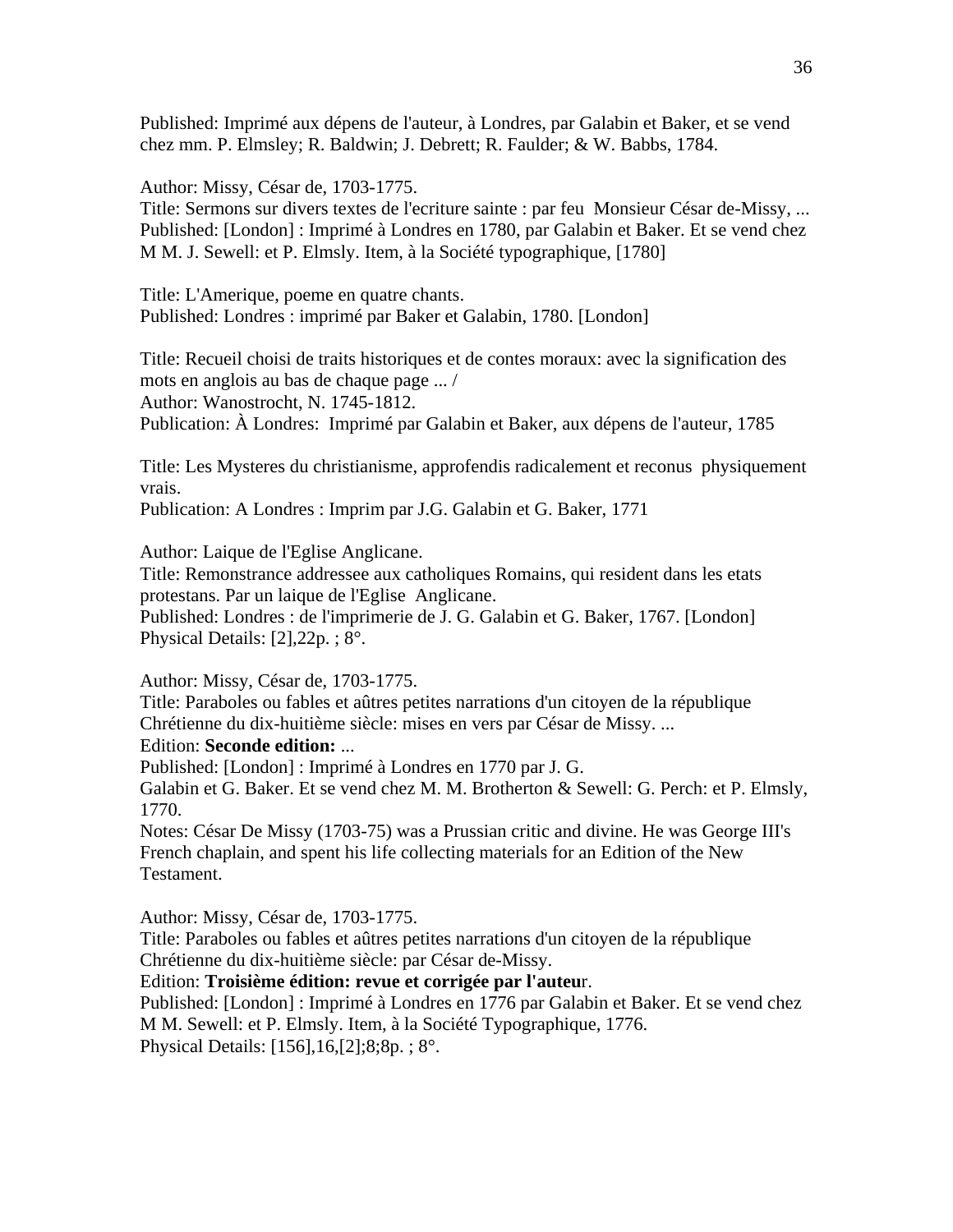Notes: Includes: 'Vers de Monsieur de-Missy' and 'Three of M. de Missy's French fables freely translated by himself', each with separate title page and pagination, the title page of the third part dated 1772.

### **AMERICAN REVOLUTION**

Title: An introduction to the history of the revolt of the colonies: giving, from the statepapers, a comprehensive view of their conduct, from the successive settlement of each, to the declaration of independence, and of the policy of Britain during every reign. Author: Chalmers, George, 1742-1825.

Printed by Baker and Galabin, in Ingram Court, Fenchurch-street, 1782

Notes: Volume I was suppressed, and volume II did not appear in Chalmers' lifetime. Some surviving copies lack a title page. The two Volumes were finally published in Boston in 1845.

Title: Political annals of the present united colonies, from their settlement to the peace of 1763: compiled chiefly from records, and authorised often by the insertion of statepapers. By George Chalmers, Esq. Book I.

Author: Chalmers, George, 1742-1825

Published: London: printed, by Galabin and Baker, for the author: and sold by J. Bowen, 1779.

Physical Details: [8],695,[1]p. ; 4°.

 $\overline{a}$ 

NOTES: Only the American version of the Chalmers works have been filmed.

<sup>&</sup>lt;sup>i</sup> Galabin, Charles Philip. Son of John William and Elizabeth Galabin, born 1 Aug 1774, christened 8 Nov 1774, St. Dionis Backchurch, London. Married Lucy Henington 16 Jun 1803. Died 16 Apr 1812 **Galabin, Henry Louis.** Son of John William and Elizabeth Galabin, born 24 Jun 1768, christened 25 Jul

<sup>1768,</sup> St. Dionis Backchurch, London. Married Jan. 2, 1797 at Albrighton, near Wolverhampton, Mr. Henry Lewis Galabin, of Ingram-court, Fenchurch-street, to Miss Jane Crump, eldest daughter of Mr. Crump, surgeon at Albrighton (GM Jan 1797, 79). Born on July 17, 1800, to the wife of Mr. H. L. Galabin, printer, of Ingram-court, a third son (GM Jul 1800, 690)

**Galabin, John William.** Son of John and Marie Ann (Bacot) Galabin, born 10 Mar 1738. Married Elizabeth Marchant 17 May 1767 at St. Anne's, Soho. Died Thursday, at Marylebone, in the 87th year of her age, Mrs Galabin, widow of the late Mr. John Galabin, of Greenwich [mother of John William Galabin] (LT 8 Jul 1790). John William Galabin, of Ingram Court, Fenchurch Street, printer, to surrender Oct 25, 26 at ten at Guildhall (LG 8 Oct 1791). Died July 28, 1824, the wife of John William Galabin (GM Sept 1824, 283).

**Galabin, Septimus Barry.** Son of John William and Elizabeth Galabin, born 6 Nov 1781, christened 6 Dec 1781, St. Dionis Backchurch, London. Some refer to Septimus Barry Galabin as the youngest son of John William Galabin. At some point in time he was the youngest son and perhaps at another he was the youngest living son of John William Galabin, who had eight sons, Septimus Barry being the seventh and Edward Octavius (born 17 Dec 1785, died 29 Mar 1799) the eighth.

**Galabin, William John.** Son of John William and Elizabeth Galabin, born 6 May 1779, christened 2 Jun